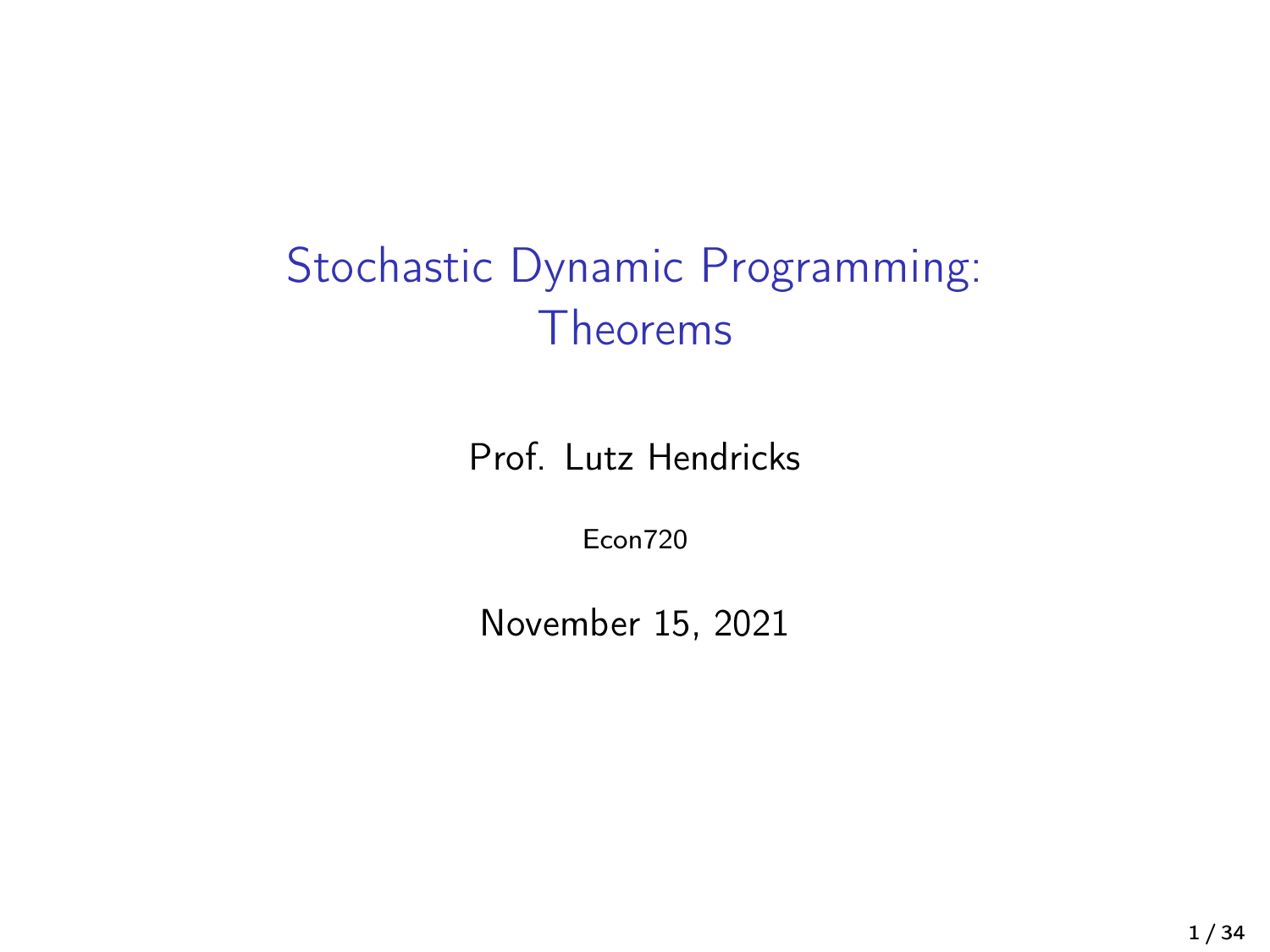We state conditions under which dynamic programming "works" The assumptions needed and the results are very similar to the deterministic case.

[Acemoglu \(2009\)](#page-33-0) has a simplified version with discrete random variables.

[Stokey et al. \(1989\)](#page-33-1) have more general results.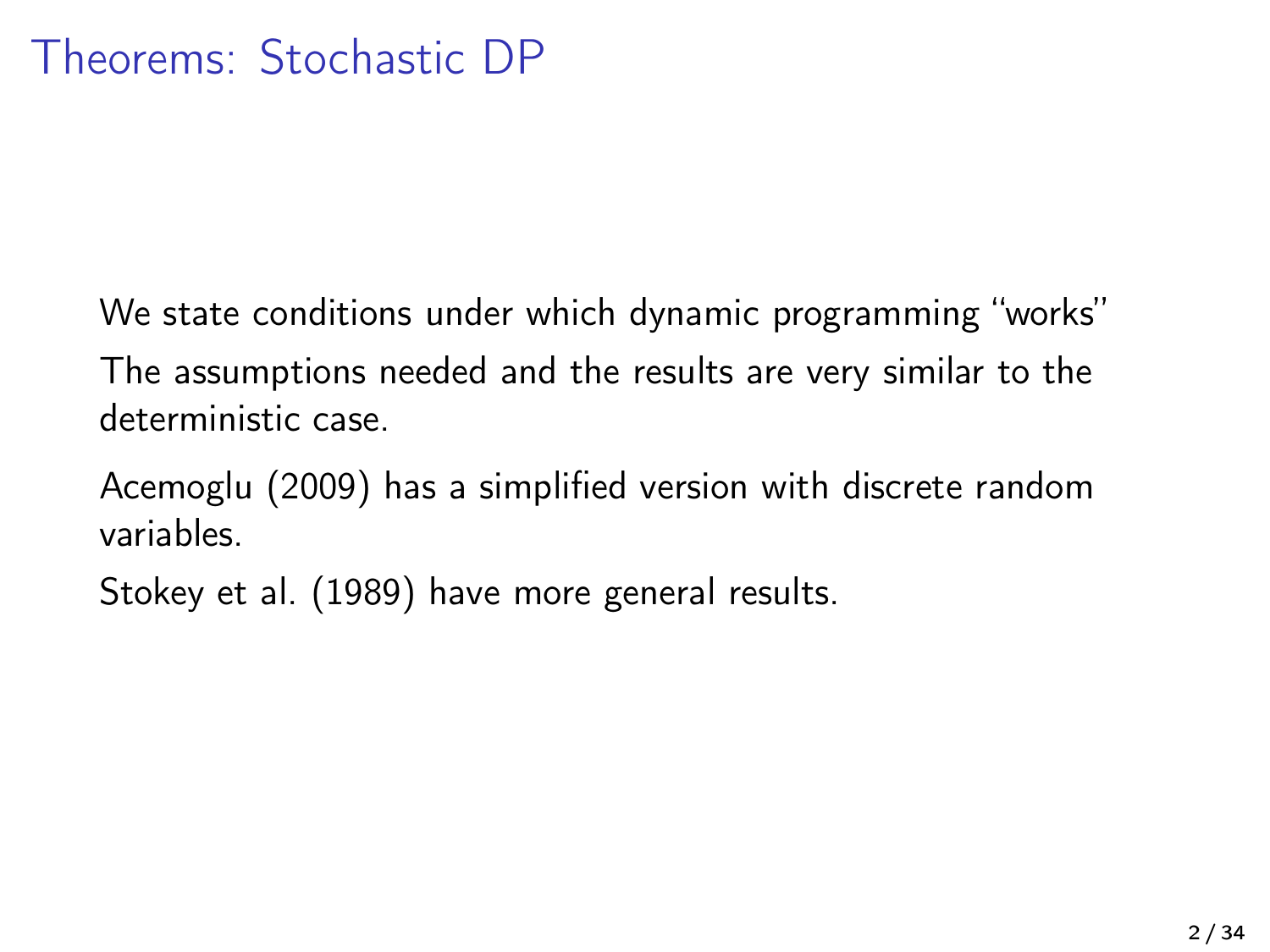# The generic problem

Environment

Start with capital stock *x* (0).

The shocks  $z(t)$  follow a discrete Markov chain.

- $\blacktriangleright$  A strong assumption.
- It can be relaxed without affecting results too much.
- $\blacktriangleright$  But at the expense of notation.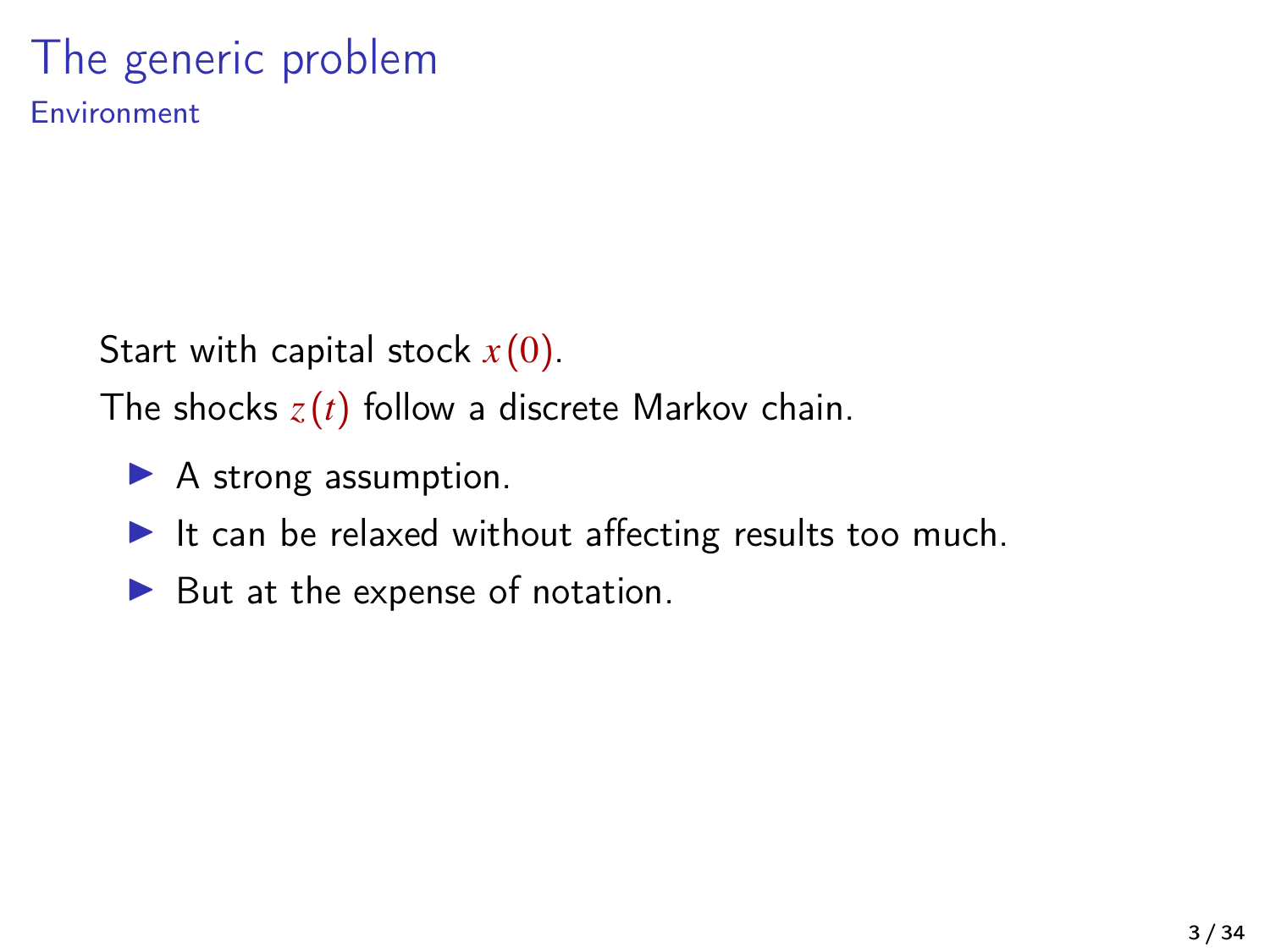### The generic problem

After each node  $z^t = (z(0),...,z(t))$  of shocks, choose next period's capital stock

$$
x(t+1) = x[zt] \tag{1}
$$

 $x(t+1)$  is constrained to lie in the set  $G(x(t),z(t))$ .

Key: period utility and constraints only depend on current realizations  $(x(t),z(t))$ , not on history.

If not: DP fails (or we need tricks).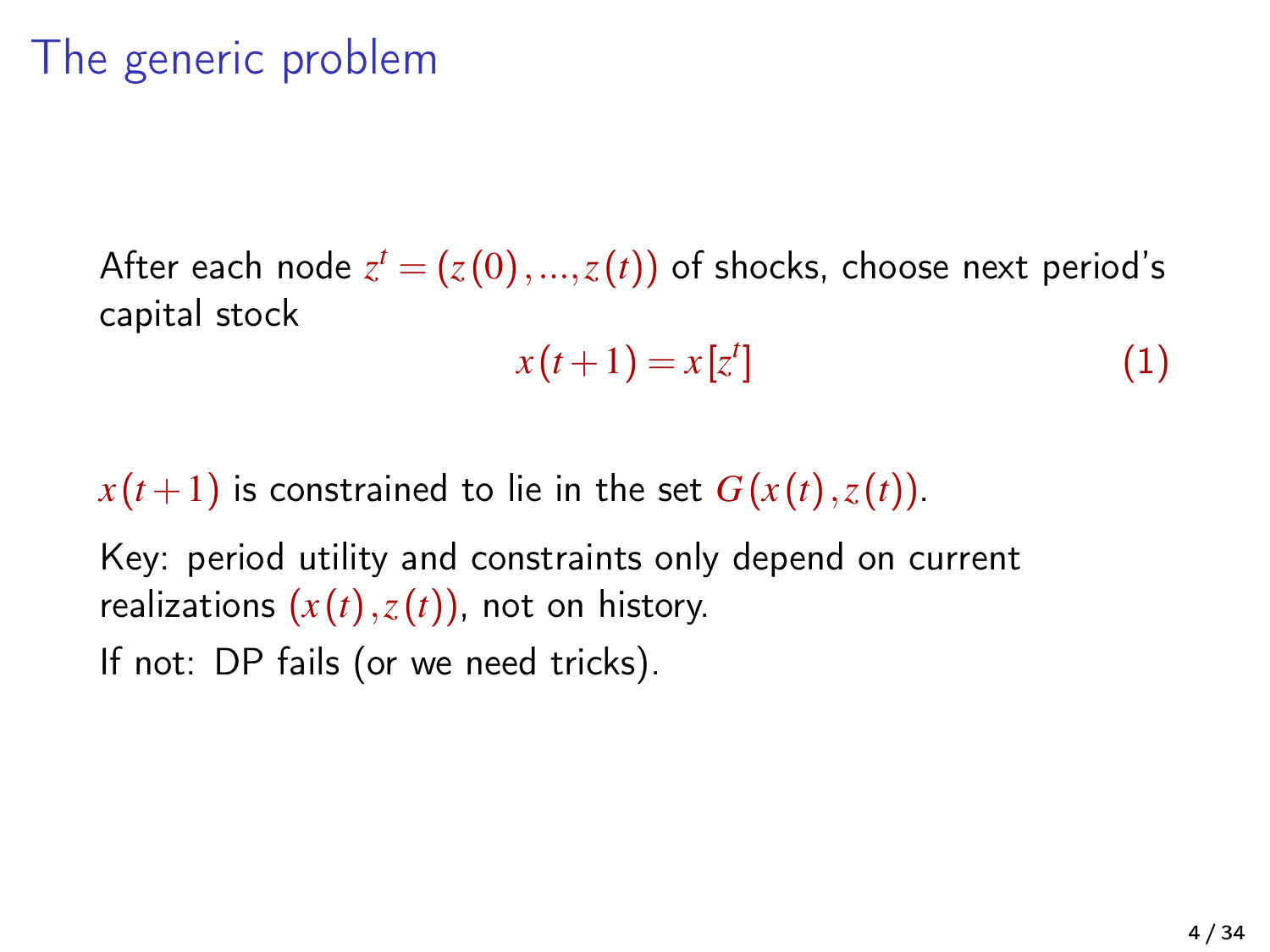### P1: Sequence problem

$$
V^*(x(0),z(0)) = \max_{\{x[z']\}} E_0 \sum_{t=0}^{\infty} \beta^t U\left(x\left[z^{t-1}\right],x[z'],z(t)\right)
$$

subject to

$$
x[zt] \in G(x[zt-1], z(t))
$$
  

$$
x(0) \text{ given}
$$

The law of motion for *x* is built into *U*.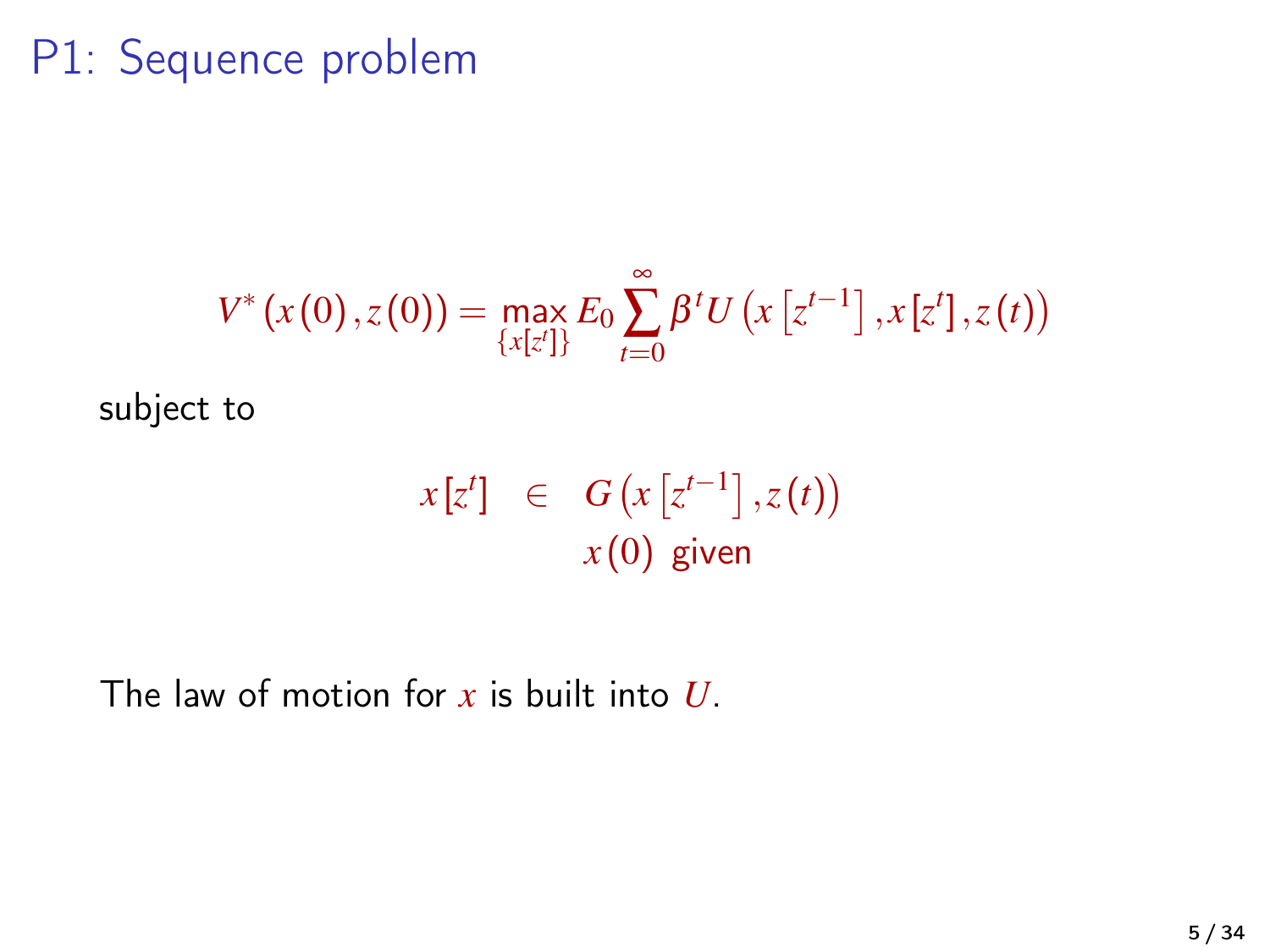### P2: Recursive problem

$$
V(x,z) = \max_{y \in G(x,z)} U(x,y,z) + \beta E \left[ V(y,z') | z \right]
$$

So much simpler!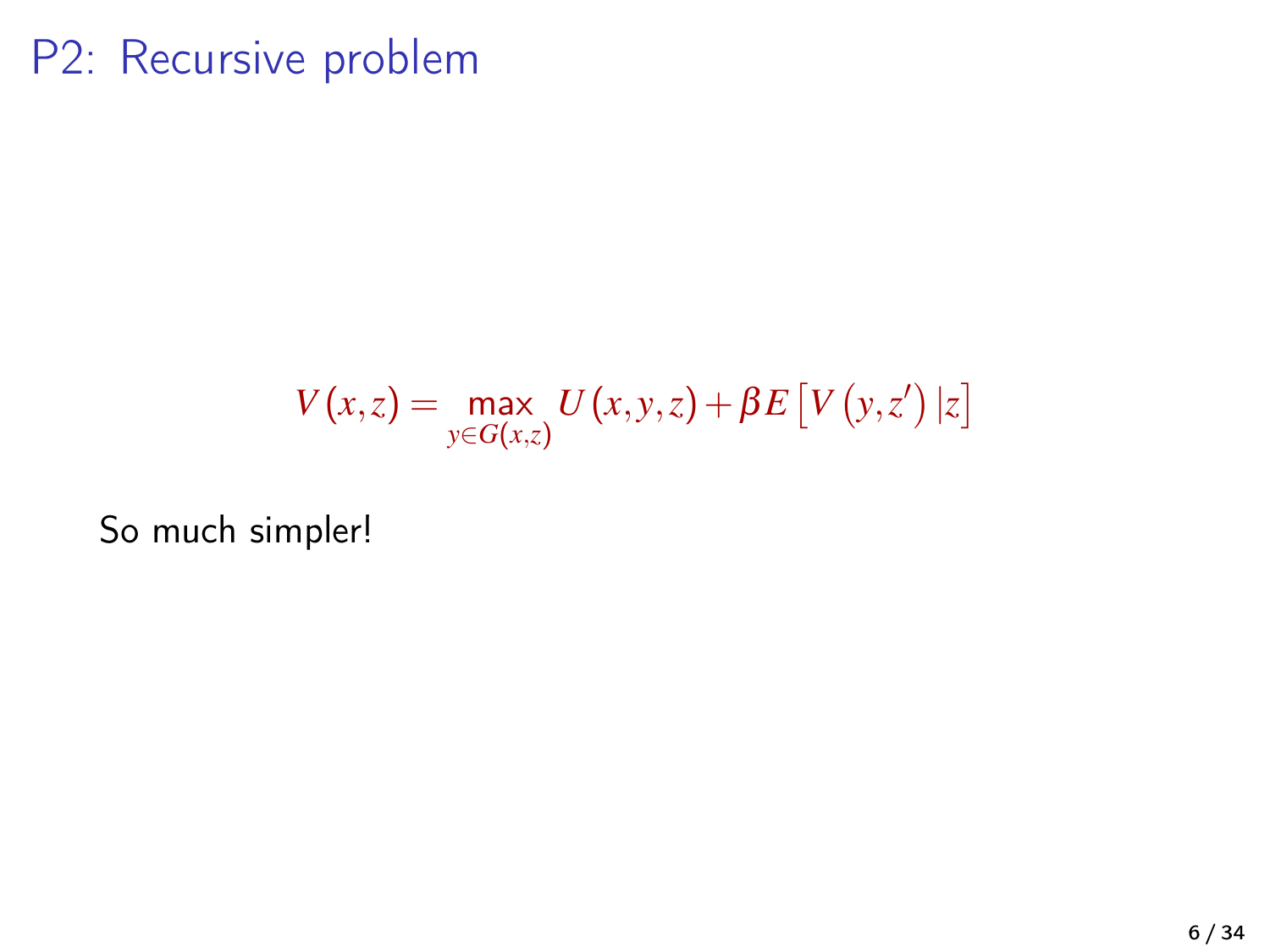### **Assumptions**

A1:

- $\blacktriangleright$   $G(x, z)$  is nonempty.
- $\blacktriangleright$  For all feasible plans:  $\lim_{n\to\infty} E\left[\sum_{t=0}^{\infty} \beta^t U\left(x\left[z^{t-1}\right], x\left[z^t\right], z(t)\right) | z(0)\right] < \infty.$

A feasible plan is now a collection of state contingent plans  $(x[z^t])$ for all histories  $z^t$ ) that satisfies  $x[z^t] \in G$ .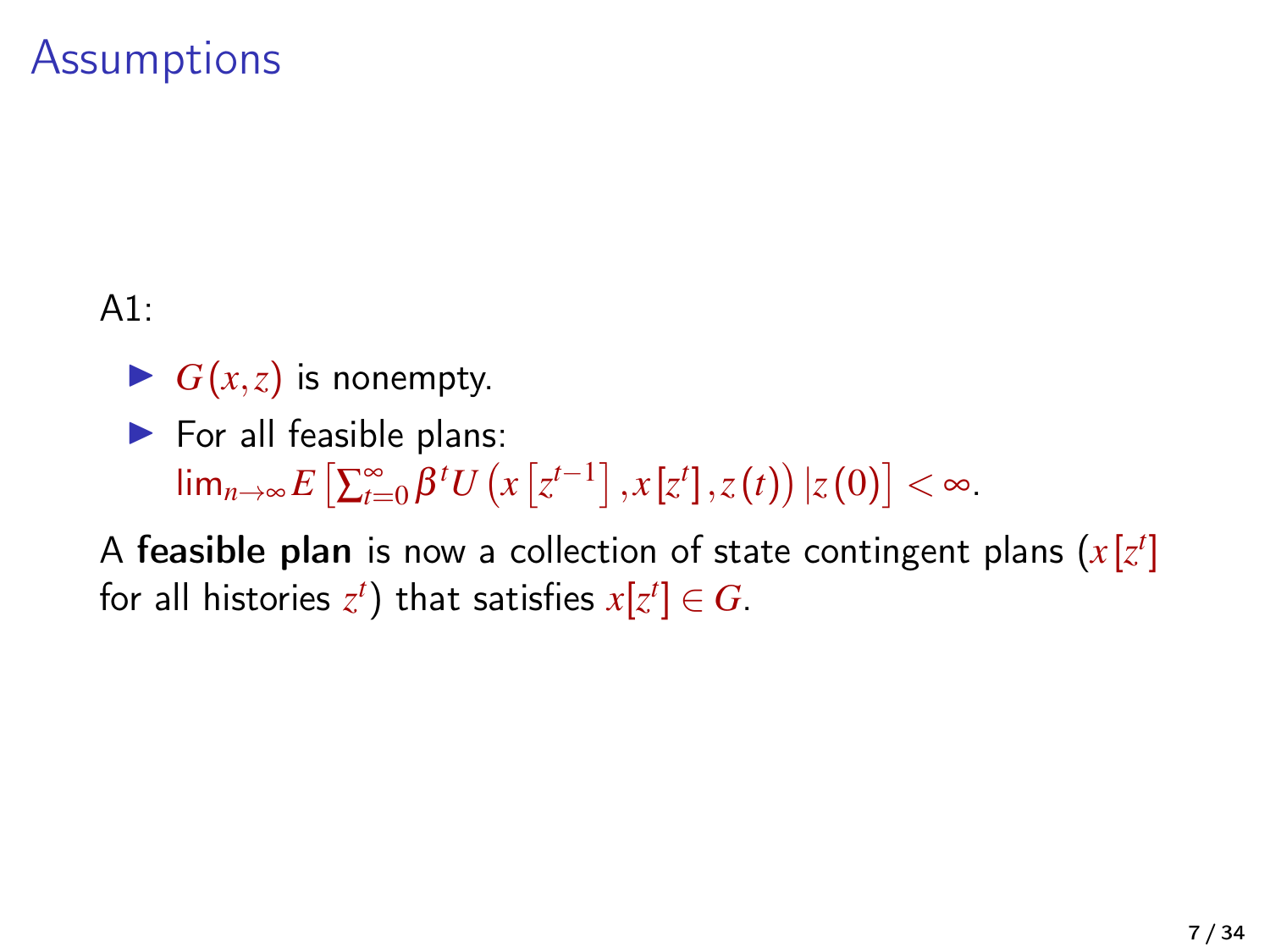### $\blacktriangleright$  *X* is a compact subset of  $\mathbb{R}^K$

 $\blacktriangleright$  where  $x(t) \in X$ .

 $\blacktriangleright$  *U* is continuous.

[There are additional issues when *z* does not live in a finite set]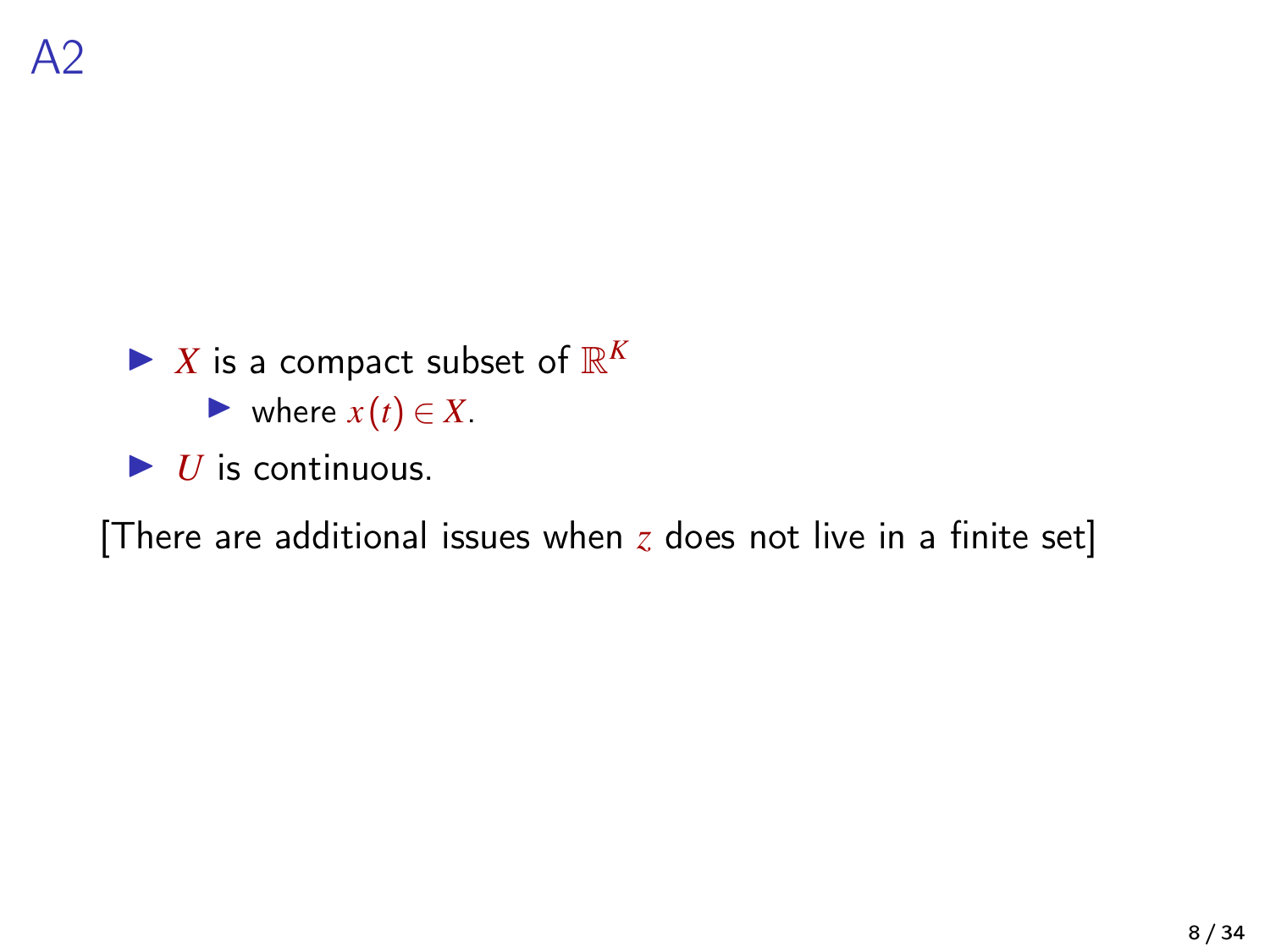### Theorem 1: Equivalence of values

- $\blacktriangleright$  Assume A1 and A2.
- $V^*(x, z)$  in the sequence problem solves the recursive problem.
- $\blacktriangleright$   $V(x, z)$  in the recursive problem equals  $V^*(x, z)$  in the sequence problem, IF

$$
\lim_{t\to\infty}\beta^t E\left[V\left(x\left[z^{t-1}\right],z(t)\right)\right]=0
$$

for all feasible plans.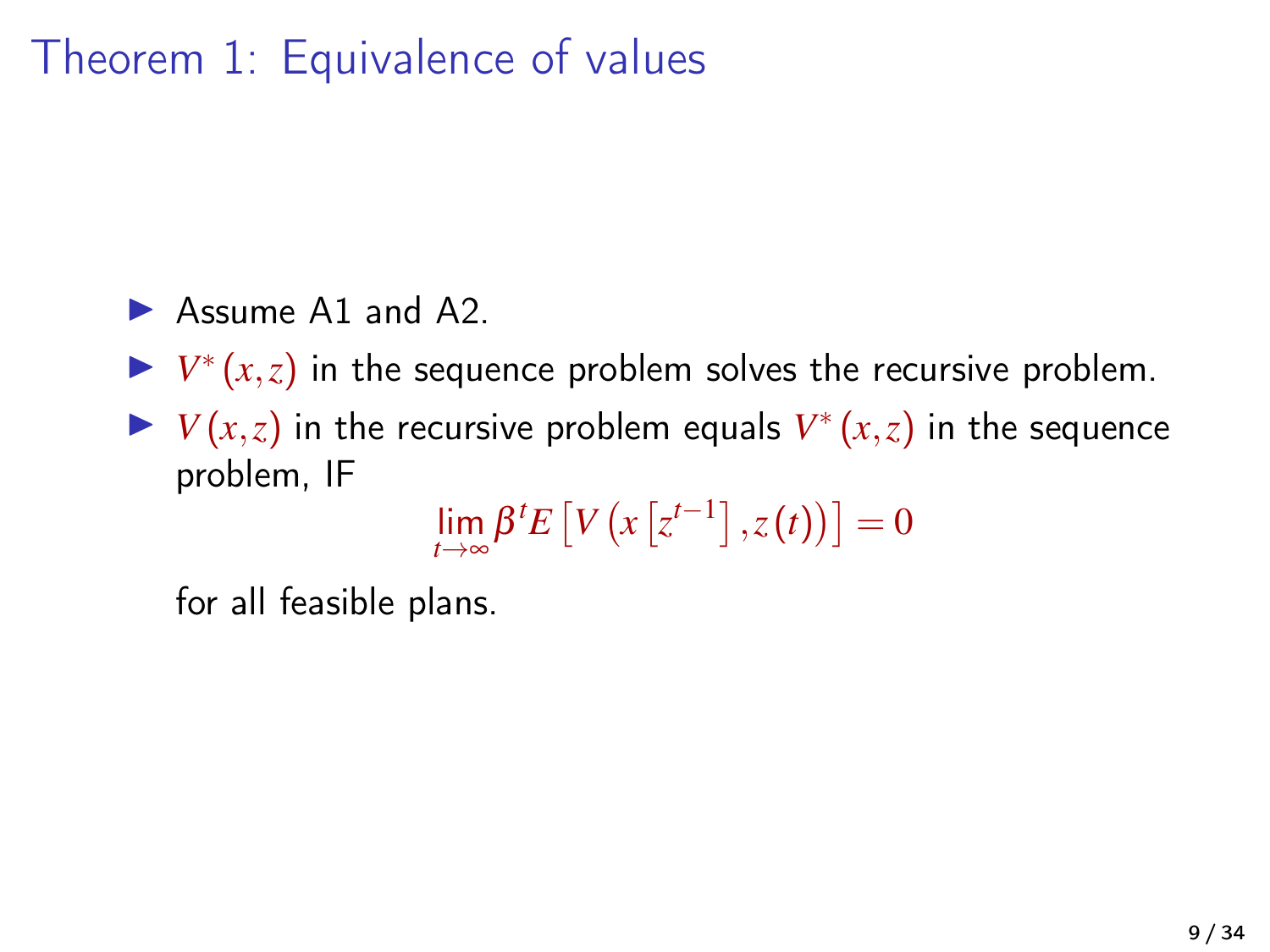### Theorem 2: Principle of Optimality

 $\triangleright$  Assume A1 and A2.

 $\triangleright$  Any optimal plan in the sequence problem satisfies the Bellman equation with value *V* ∗ :

 $V^*\left(x\left[z^{t-1}\right],z(t)\right) = U\left(x\left[z^{t-1}\right],x\left[z^t\right],z(t)\right) + \beta E\left[V^*\left(x\left[z^t\right],z(t+1)\right)\right]z(t)$ 

► Any feasible plan that solves the above attains  $V^*$  in the sequence problem.

The point: Solving P1 and P2 are equivalent.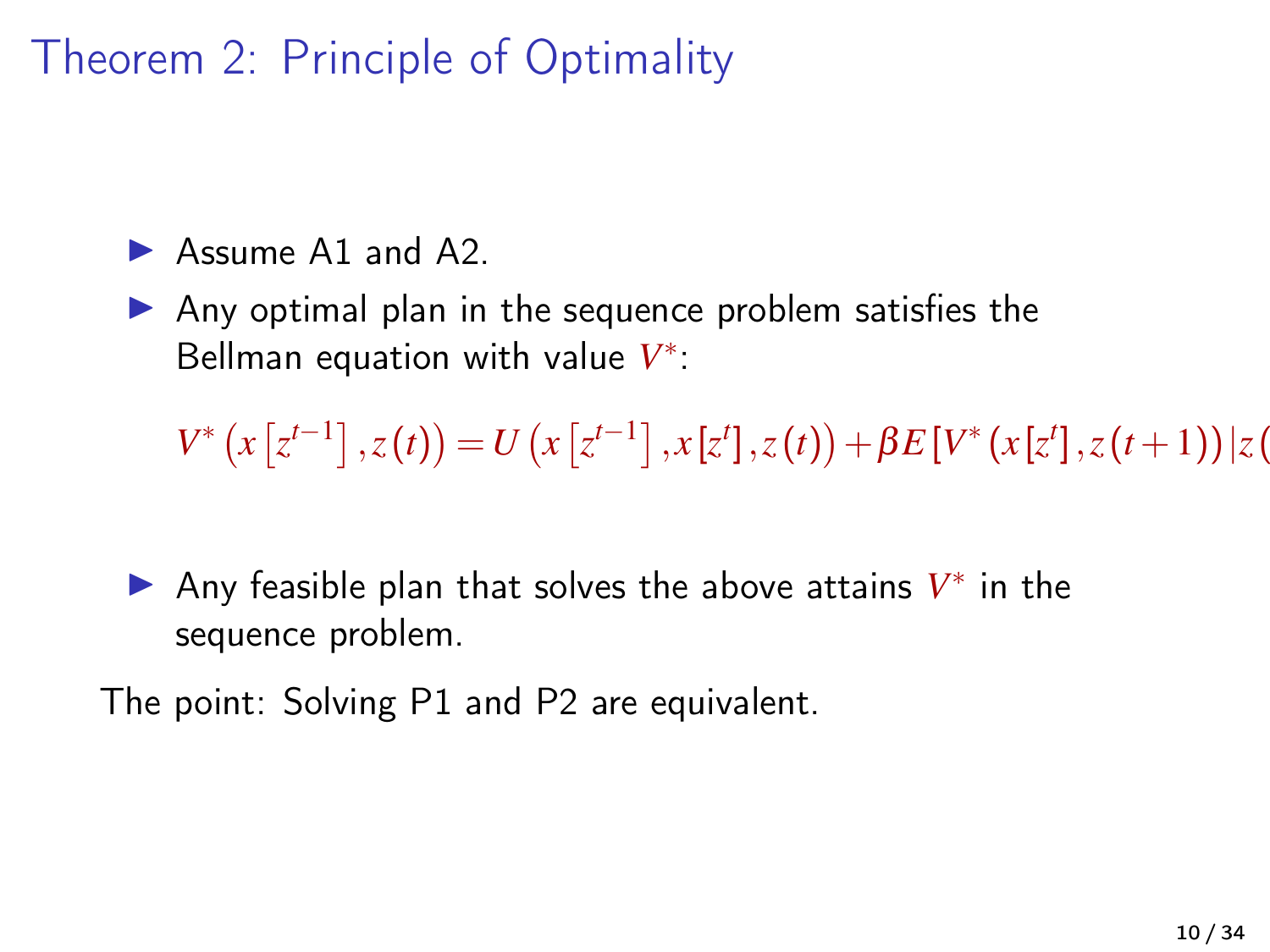### Theorem 3: Existence of solutions

- $\blacktriangleright$  Assume A1 and A2.
- An optimal plan exists for any initial conditions  $x(0), z(0)$ .
- $\triangleright$  *V* is unique, continuous, bounded in *x* for each *z*.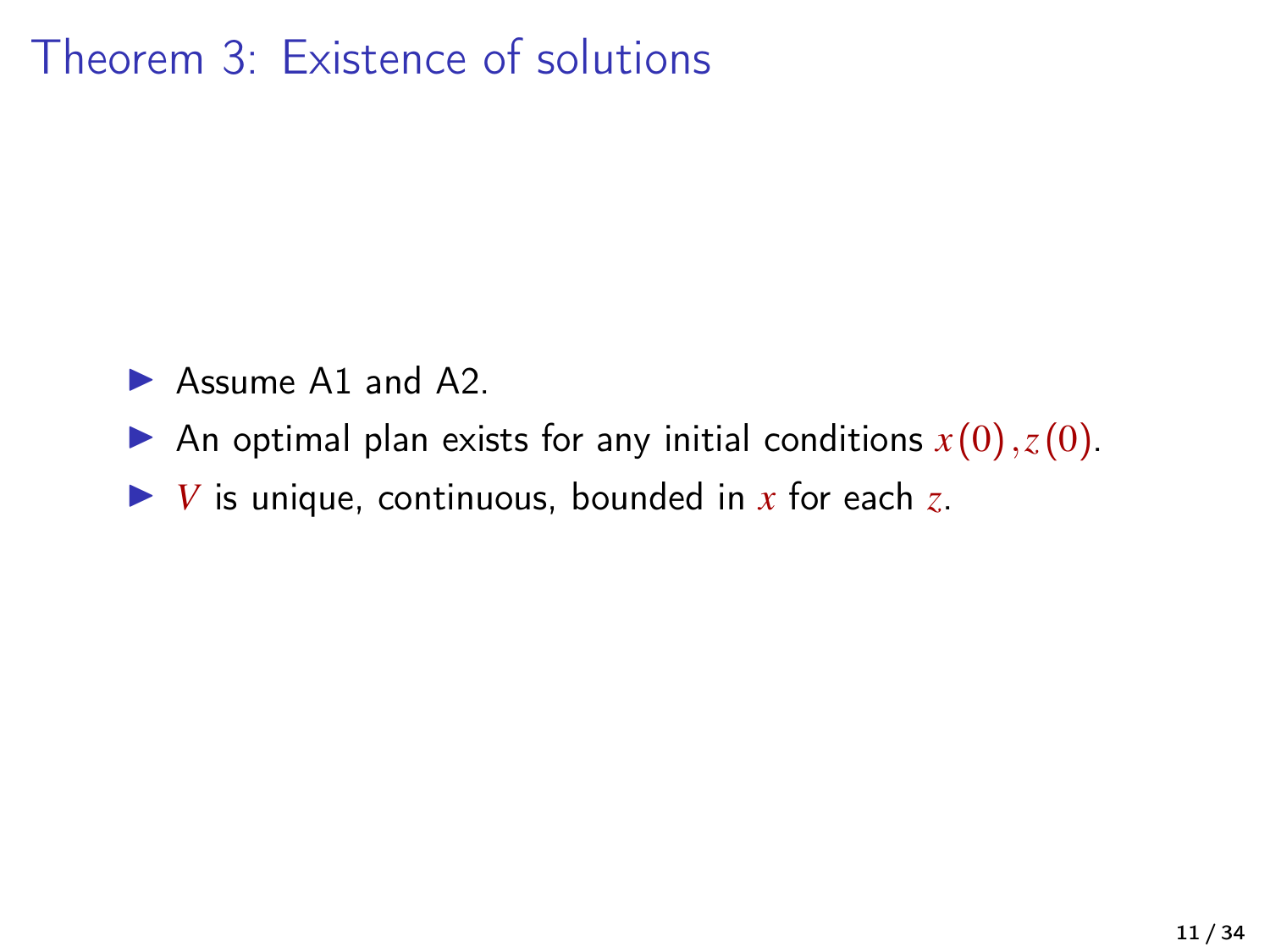$\blacktriangleright$  *U*(*x*, *y*, *z*) is strictly concave in the sense that

$$
U(\bar{x},\bar{y},z) \geq \alpha U(x,y,z) + (1-\alpha) U(x',y',z) \tag{2}
$$

with strict inequality when  $x \neq x'$ , where  $\bar{x} = \alpha x + (1 - \alpha)x'$ and  $\bar{y} = \alpha y + (1 - \alpha) y'$ .

 $\blacktriangleright$  The set  $G(x, z)$  is convex in the sense that

$$
y \in G(x), y' \in G(x') \Longrightarrow \bar{y} \in G(\bar{x})
$$
 (3)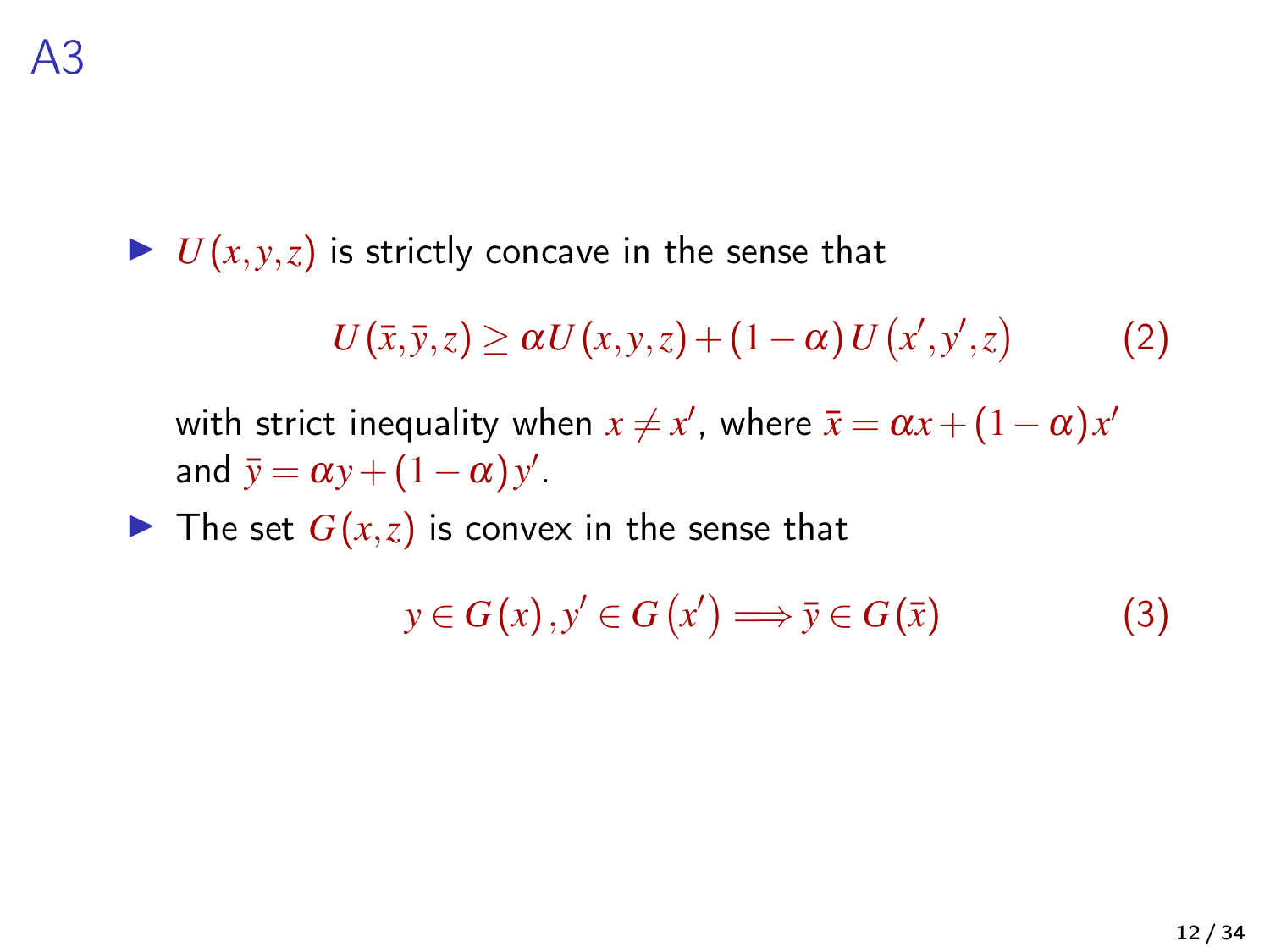$\blacktriangleright$  *U*(*x*, *y*,*z*) is strictly increasing in all elements of *x*. ▶ *G* is monotone:  $x \le x'$   $\Longrightarrow$   $G(x,z) \subset G(x',z)$  for all *z*.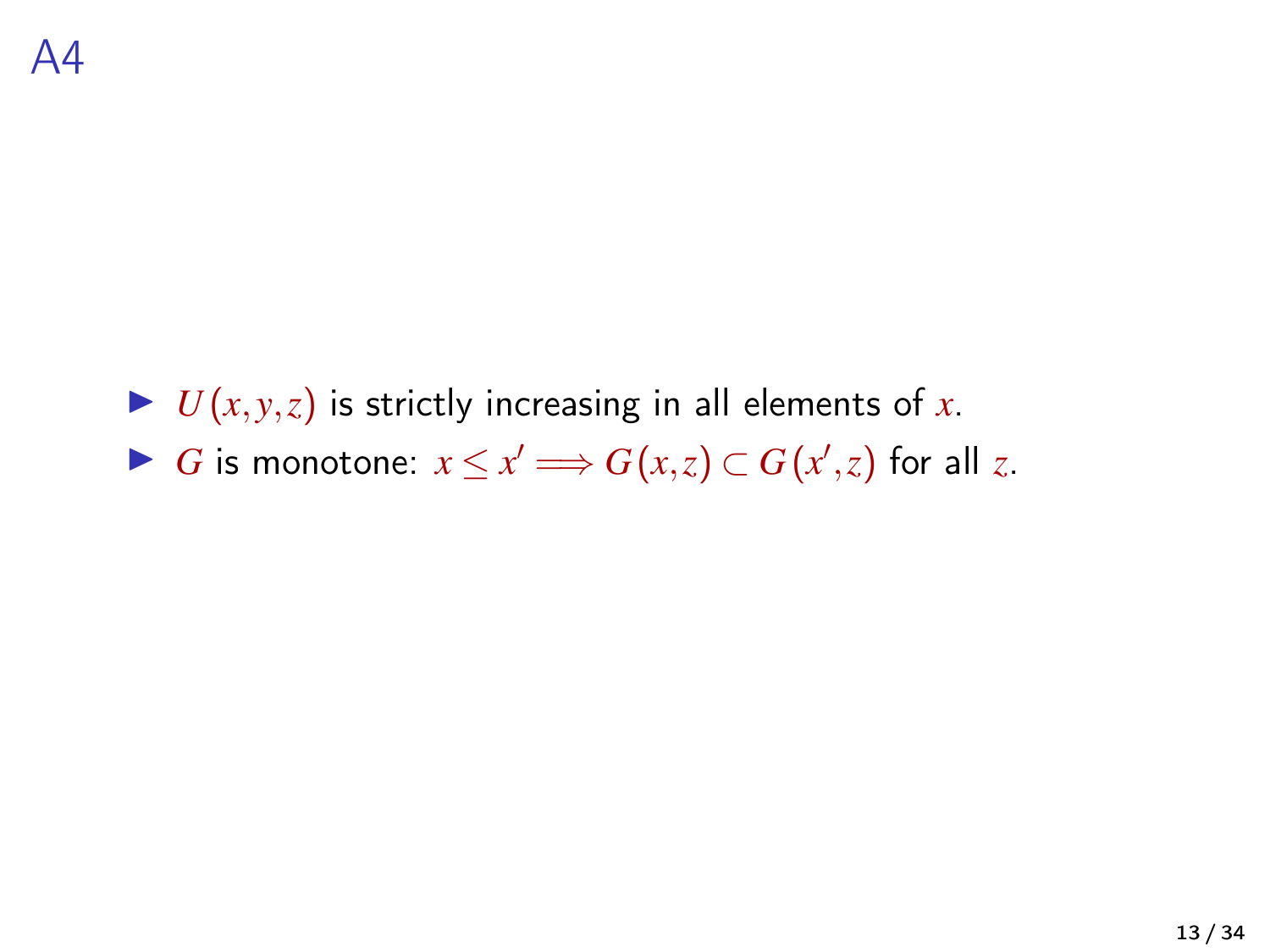#### $\triangleright$  *U* is continuously differentiable in *x*.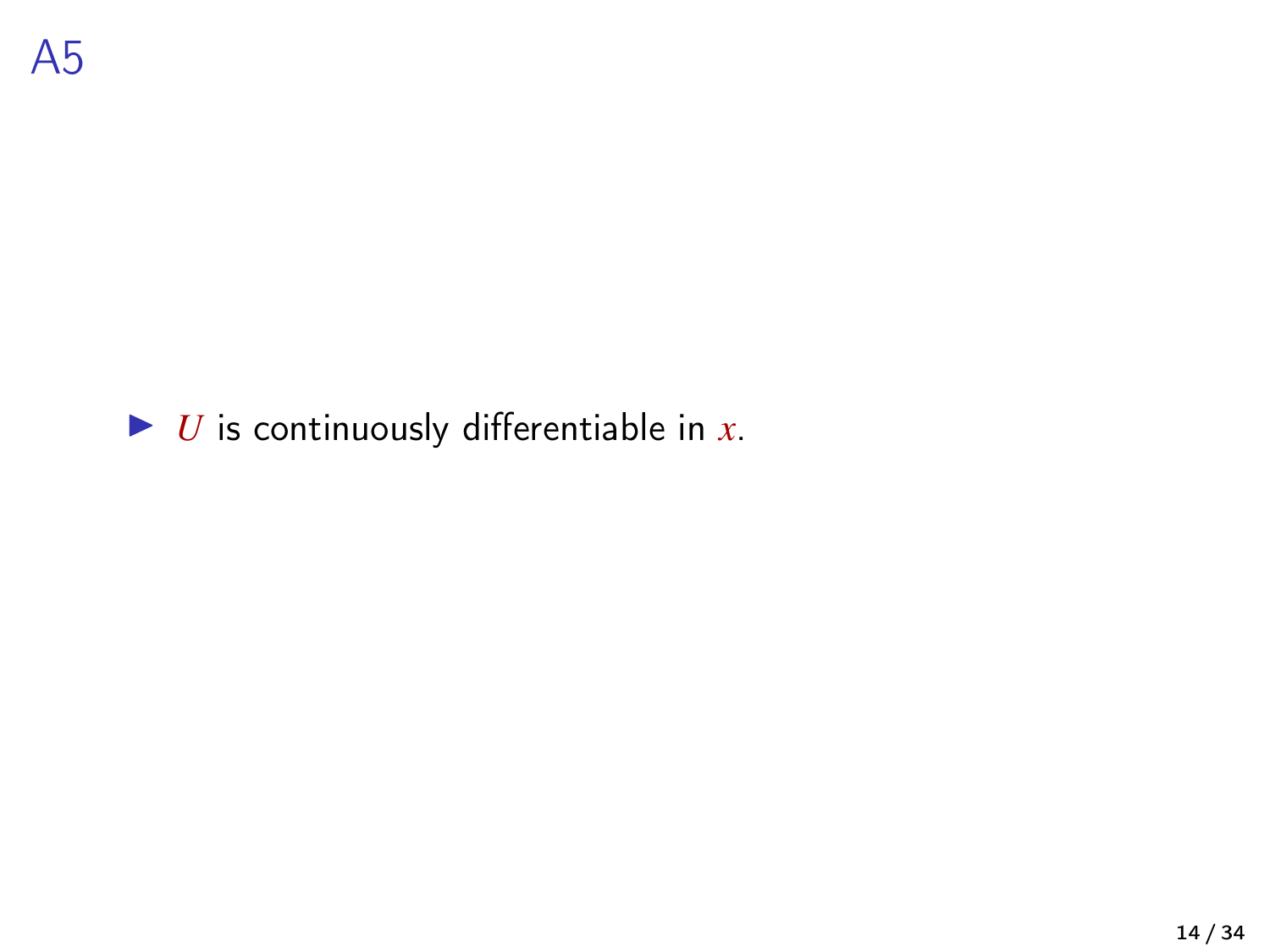### Theorem 4: Concavity of V

 $\blacktriangleright$  Assume A1, A2, A3.

.

 $\blacktriangleright$  Then *V* is strictly concave in *x*.

The optimal plan  $x[z^t] = \pi(x(t), z(t))$  is unique and  $\pi$  is continuous in *x*.

Recall A3: *U* strictly concave. *G* convex.

Then the Bellman equation is a concave optimization problem.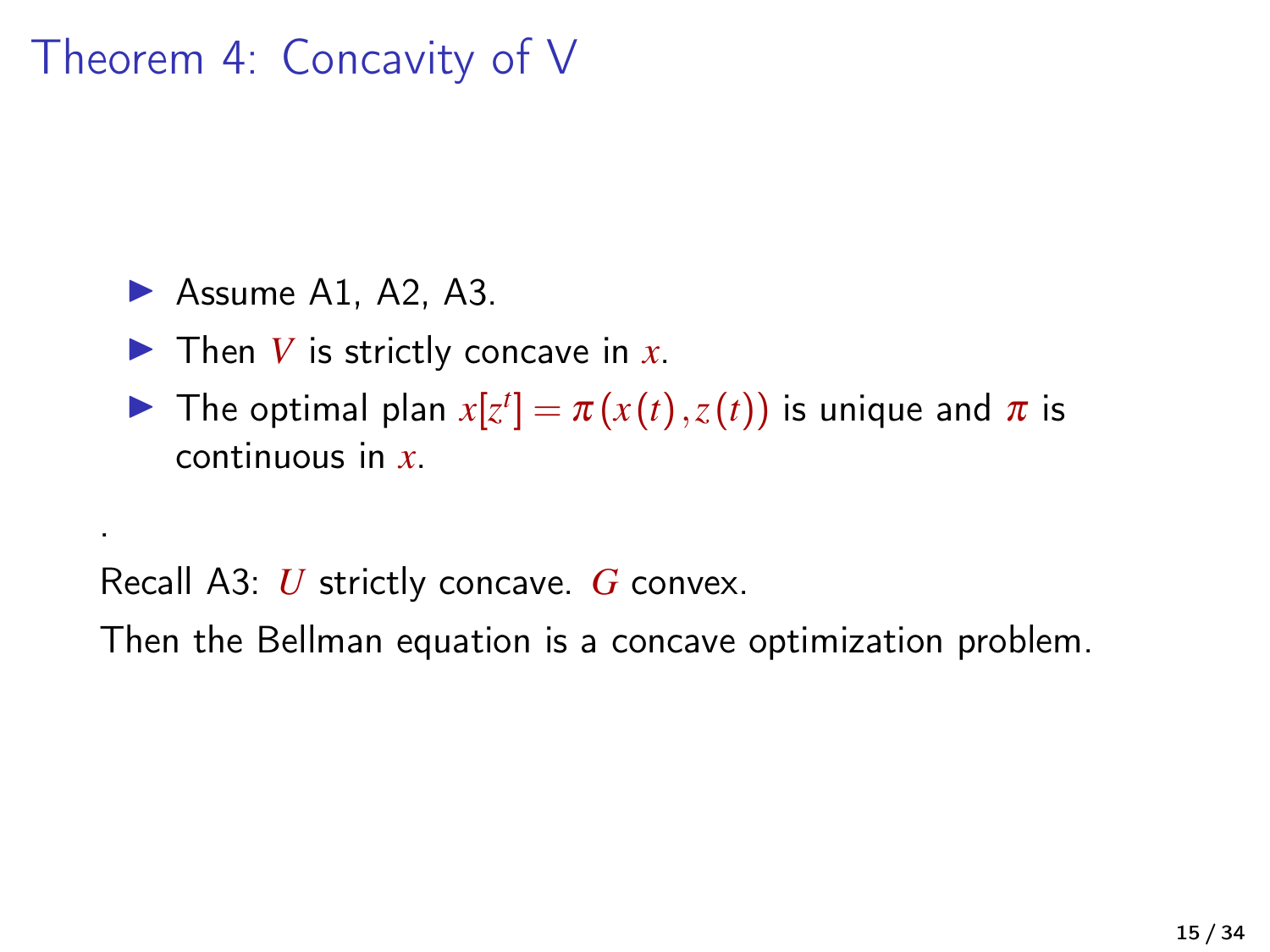### Theorem 5: Monotonicity of V

 $\blacktriangleright$  Assume A1, A2, A4.

.

 $\blacktriangleright$  Then *V* is strictly increasing in *x*.

Recall A4: *U* and *G* are monotone in *x*.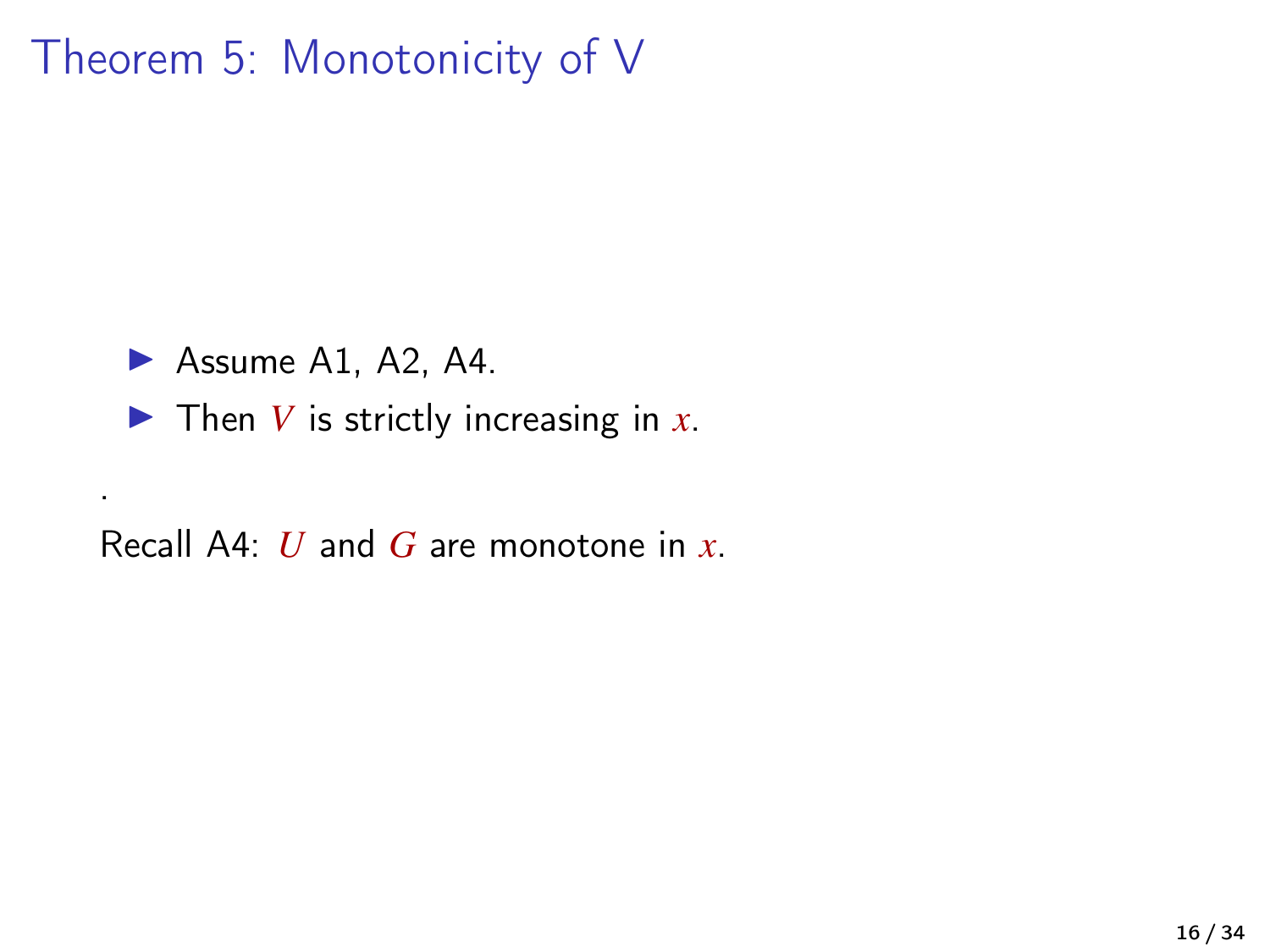### Theorem 6: Differentiability of V

 $\blacktriangleright$  Assume A1-A3, A5.

.

 $\blacktriangleright$  Then *V* is continuously differentiable in *x*.

Recall A5: *U* is differentiable.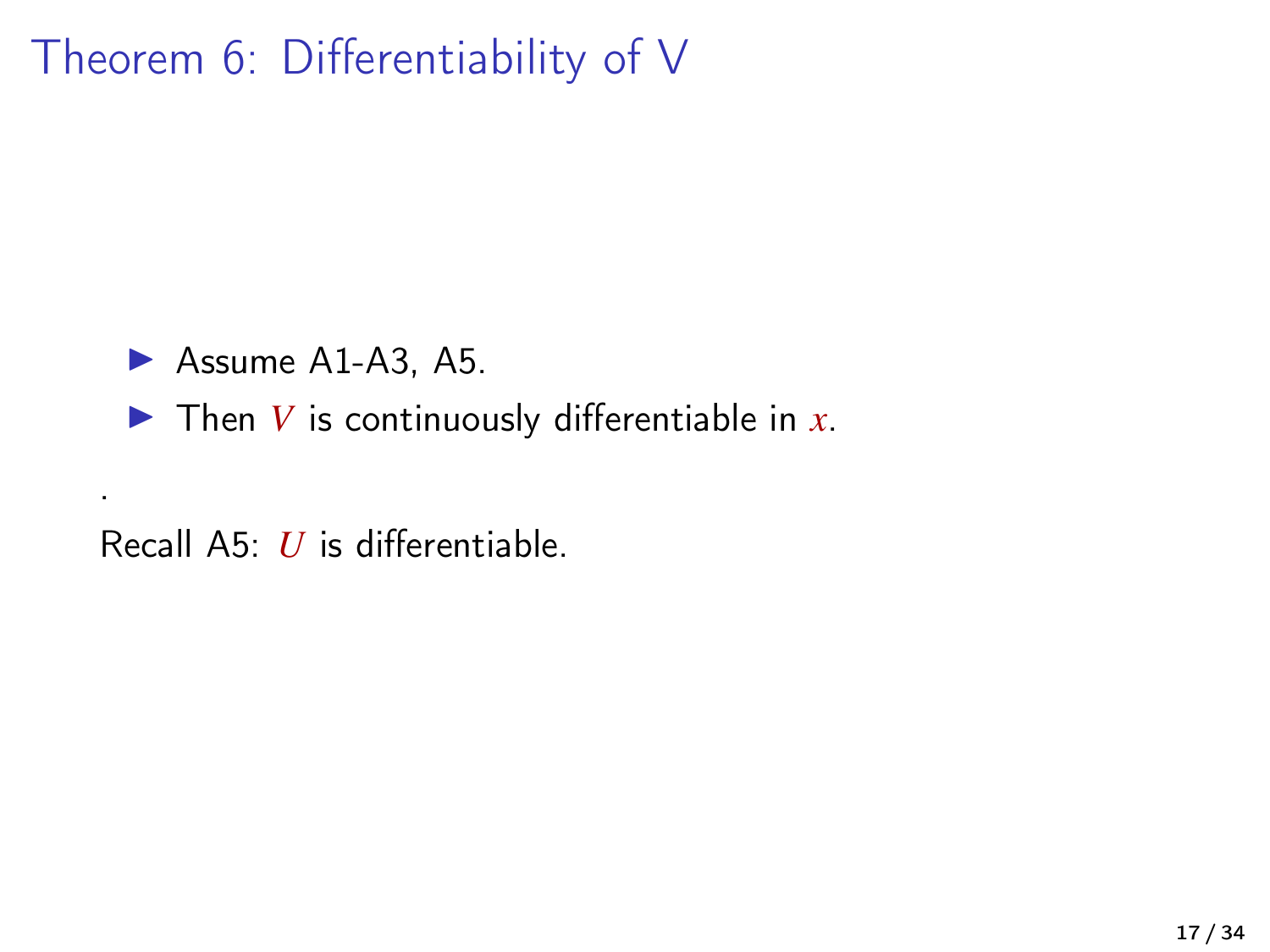#### Theorem 8: Euler equations

 $\blacktriangleright$  Assume A1-A5.

 $\blacktriangleright$  Then the interior feasible plan that satisfies the Euler equation

 $D_{\mathrm{y}}U\big(x,\pi\big(x,z\big),z\big) + \beta E\big[D_{x}U\big(\pi\big(x,z\big),\pi\big(\pi\big(x,z\big),z'\big)\,,z'\big)\,|z\big] = 0$ 

and the TVC

 $\lim_{t\to\infty}\beta^t E[D_xU(t) \ \pi(t)]=0$ 

solves the recursive problem P2.

 $\blacktriangleright$  The Euler equation with scalar x:

$$
\frac{\partial U(x, x', z)}{\partial x'} + \beta E \left[ \frac{\partial U(x', x'', z')}{\partial x'} | z \right] = 0 \tag{4}
$$

 $\triangleright$  Note: the TVC must hold starting from any node  $x[z^t], z(t)$ .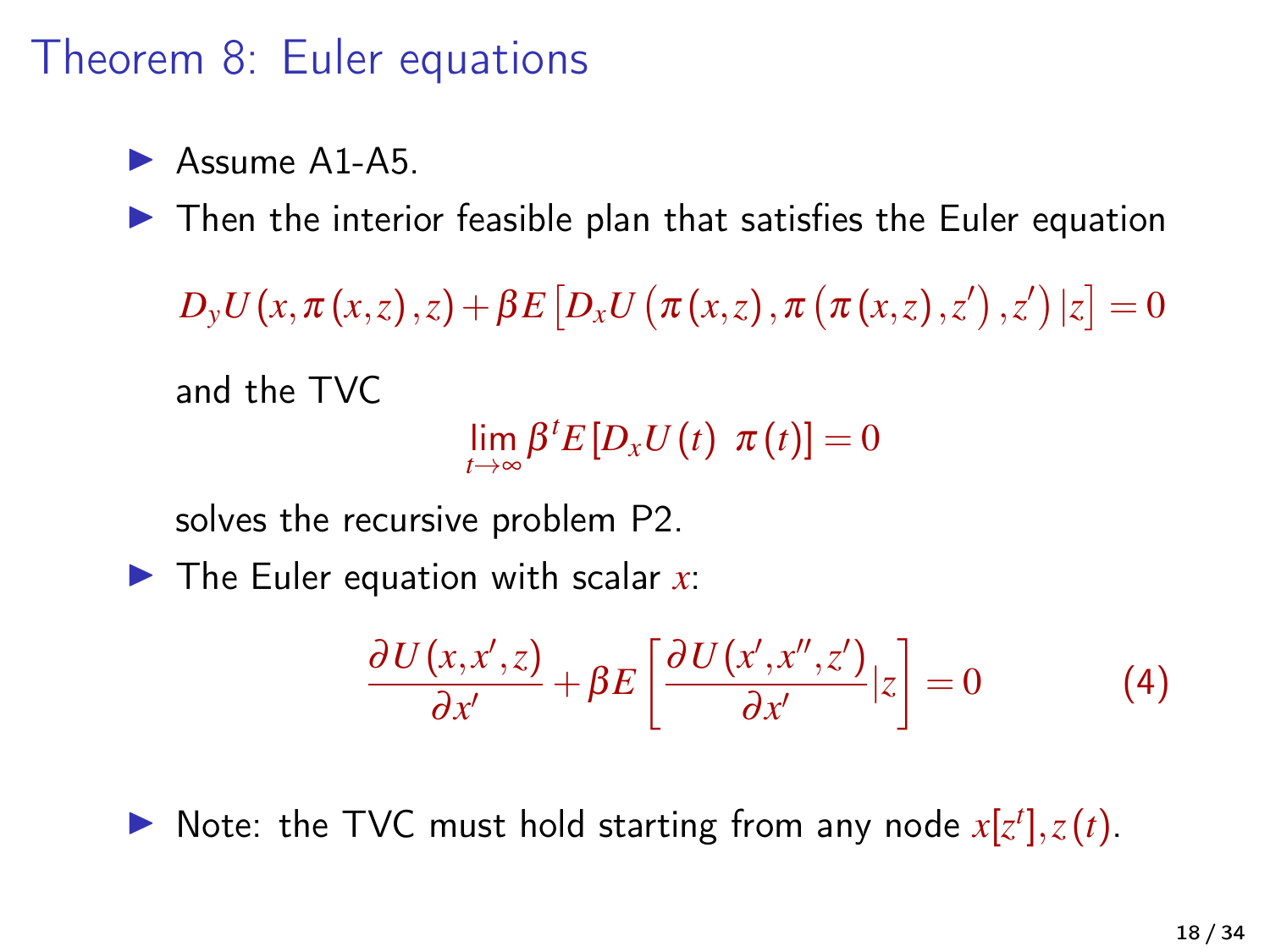### Continuous shocks

- If the shock  $z$  lives in a continuum, nothing of substance changes.
- $\blacktriangleright$  Acemoglu 16.4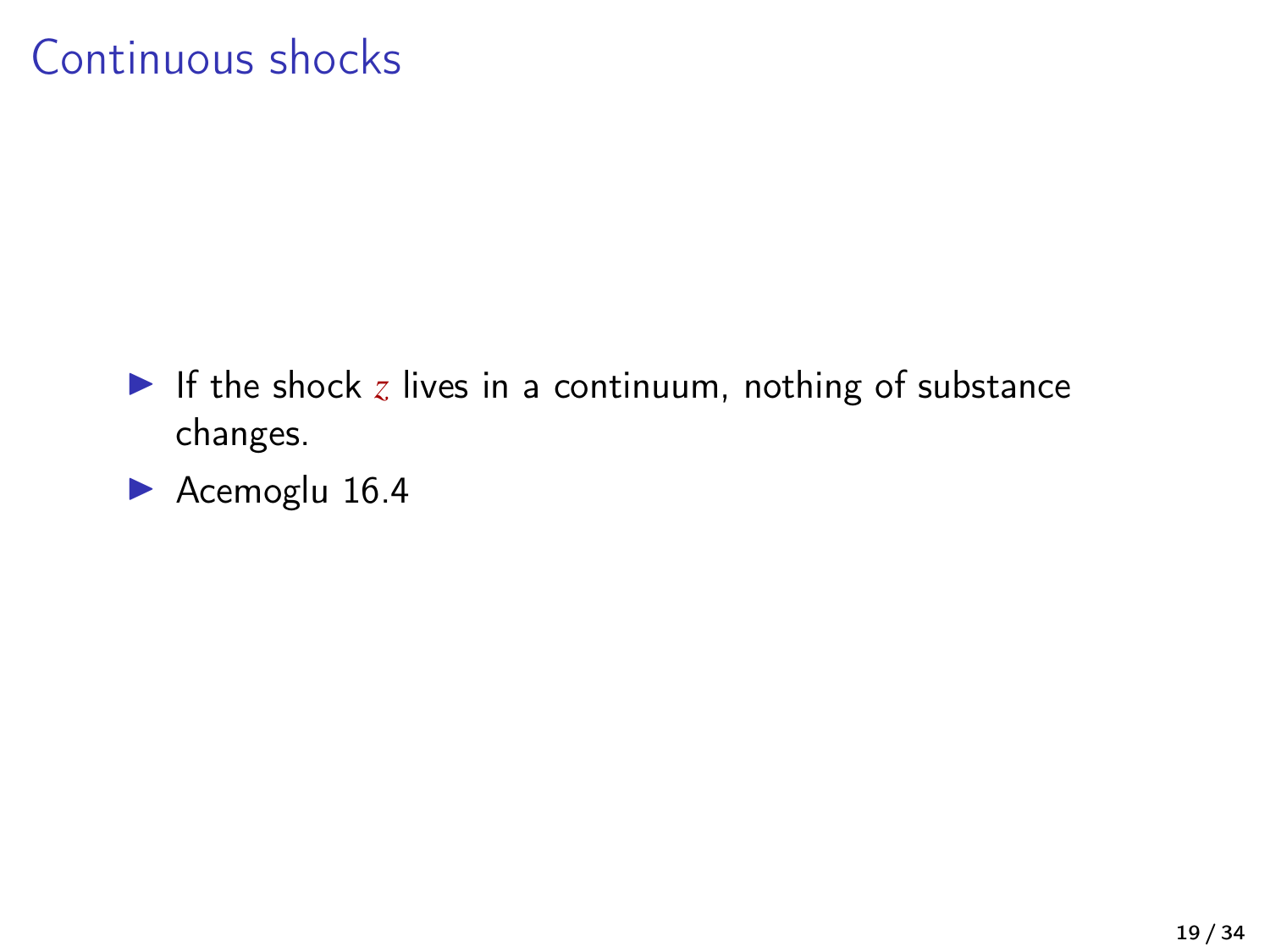## Example: Permanent income hypothesis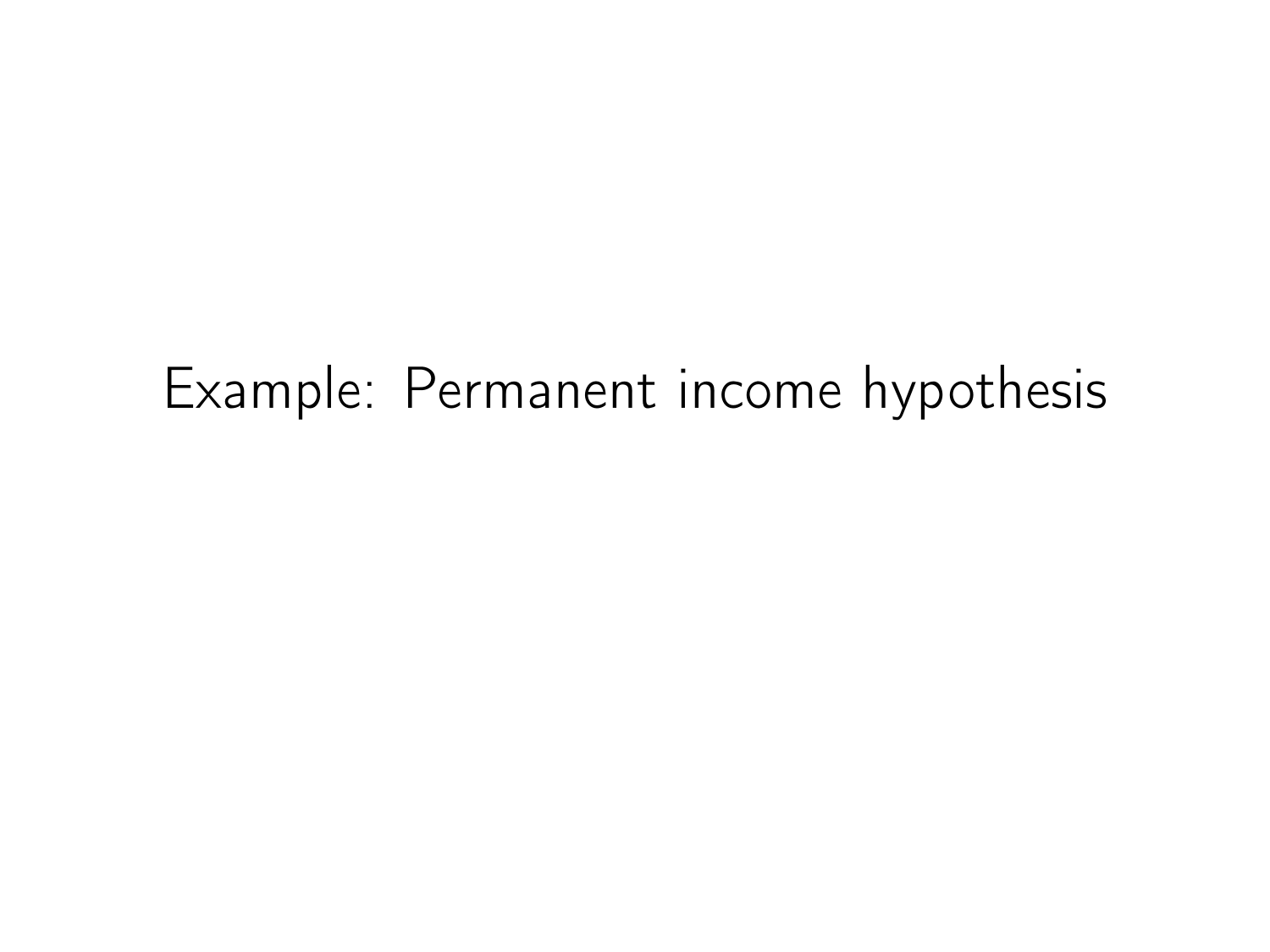Example: Permanent income hypothesis

 $\blacktriangleright$  A household maximizes

$$
E_0 \sum_{t=0}^{\infty} \beta^t u(c(t)) \tag{5}
$$

- $\blacktriangleright$  *u* has all nice properties: strictly increasing, concave, differentiable.
- $\blacktriangleright$  Budget constraint:

$$
a(t+1) = (1+r)a(t) + w(t) - c(t)
$$
 (6)

 $\blacktriangleright$  *w*(*t*) is i.i.d. with  $Pr(w(t) = w_j) = q_j$ .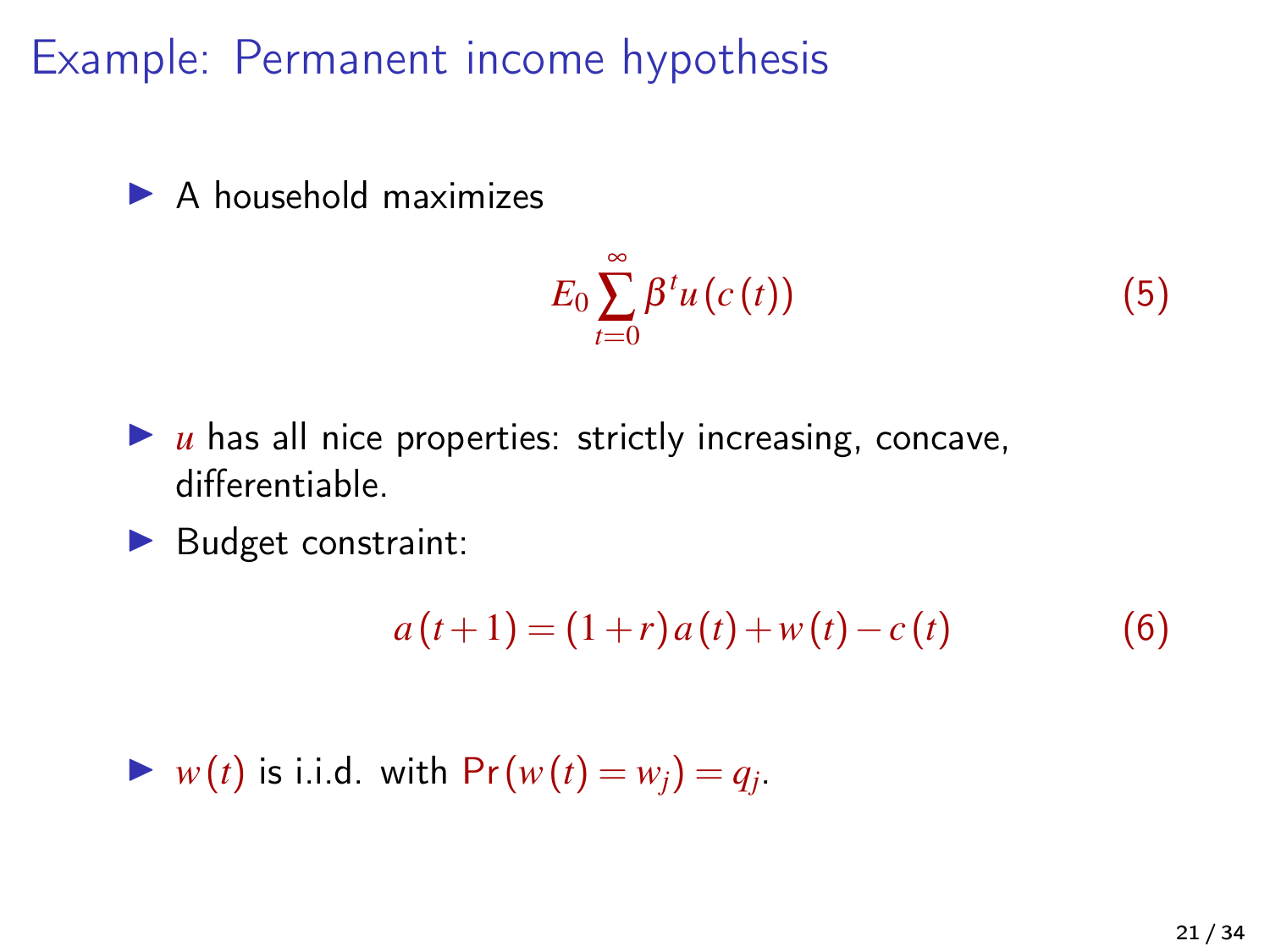### Budget constraint

- $\blacktriangleright$  A tricky issue: the budget constraint.
- $\blacktriangleright$  How much should the household be able to borrow?
- $\blacktriangleright$  A natural borrowing constraint:

$$
a(t) \geq -\sum_{s=0}^{\infty} \frac{w_1}{(1+r)^s} \equiv -b_1
$$
 (7)

- $\triangleright$  This ensures that the household can repay his debts, even if he receives the worst possible income realization in each period.
- Because *w* is i.i.d. and the household lives forever,  $b_1$  is a constant.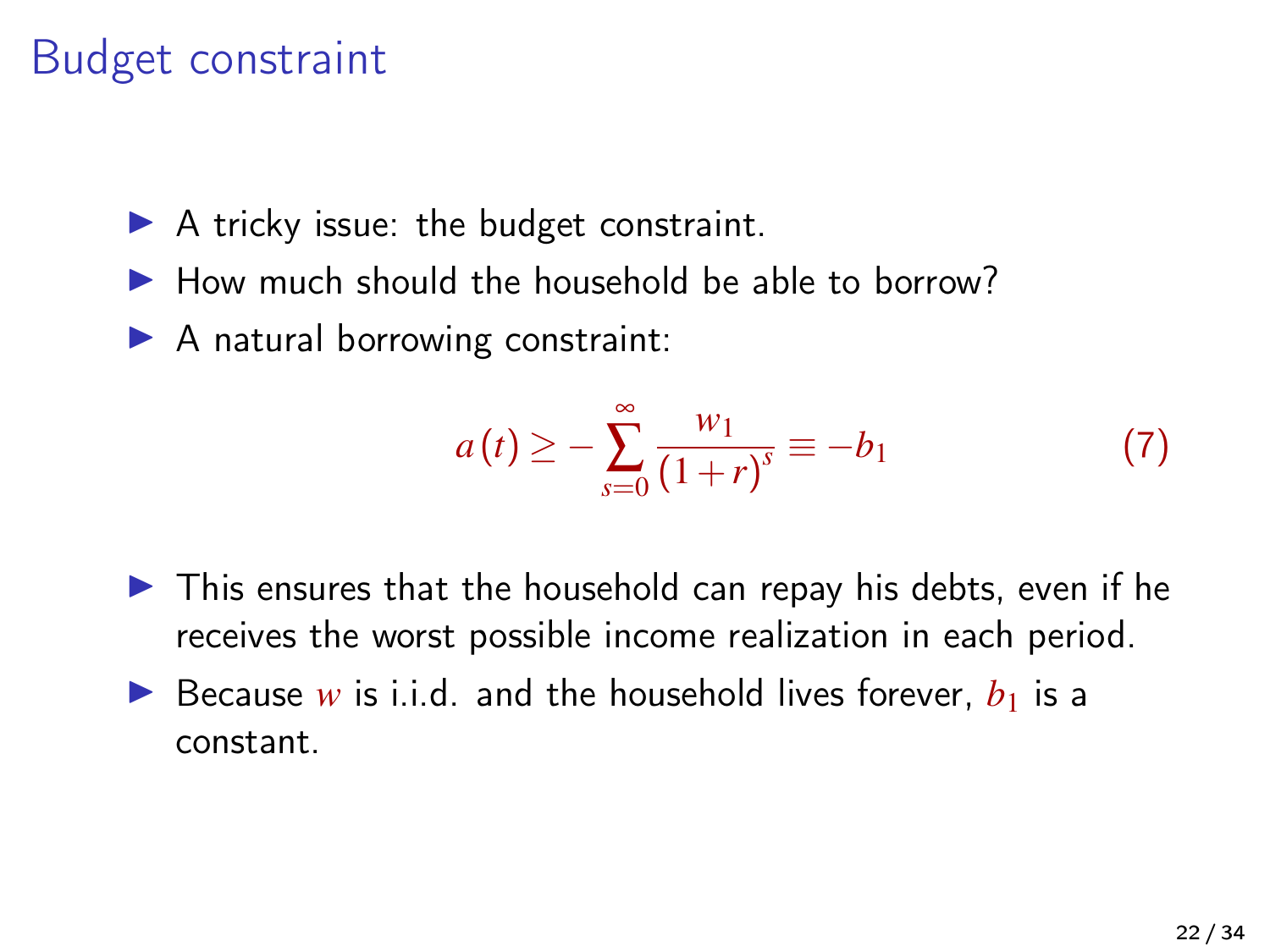### Sequence problem

- $\blacktriangleright$  The history is  $w^t$ .
- The household chooses  $c[w^t]$  for all possible histories.
- $\blacktriangleright$  The problem is too tedious to even write down...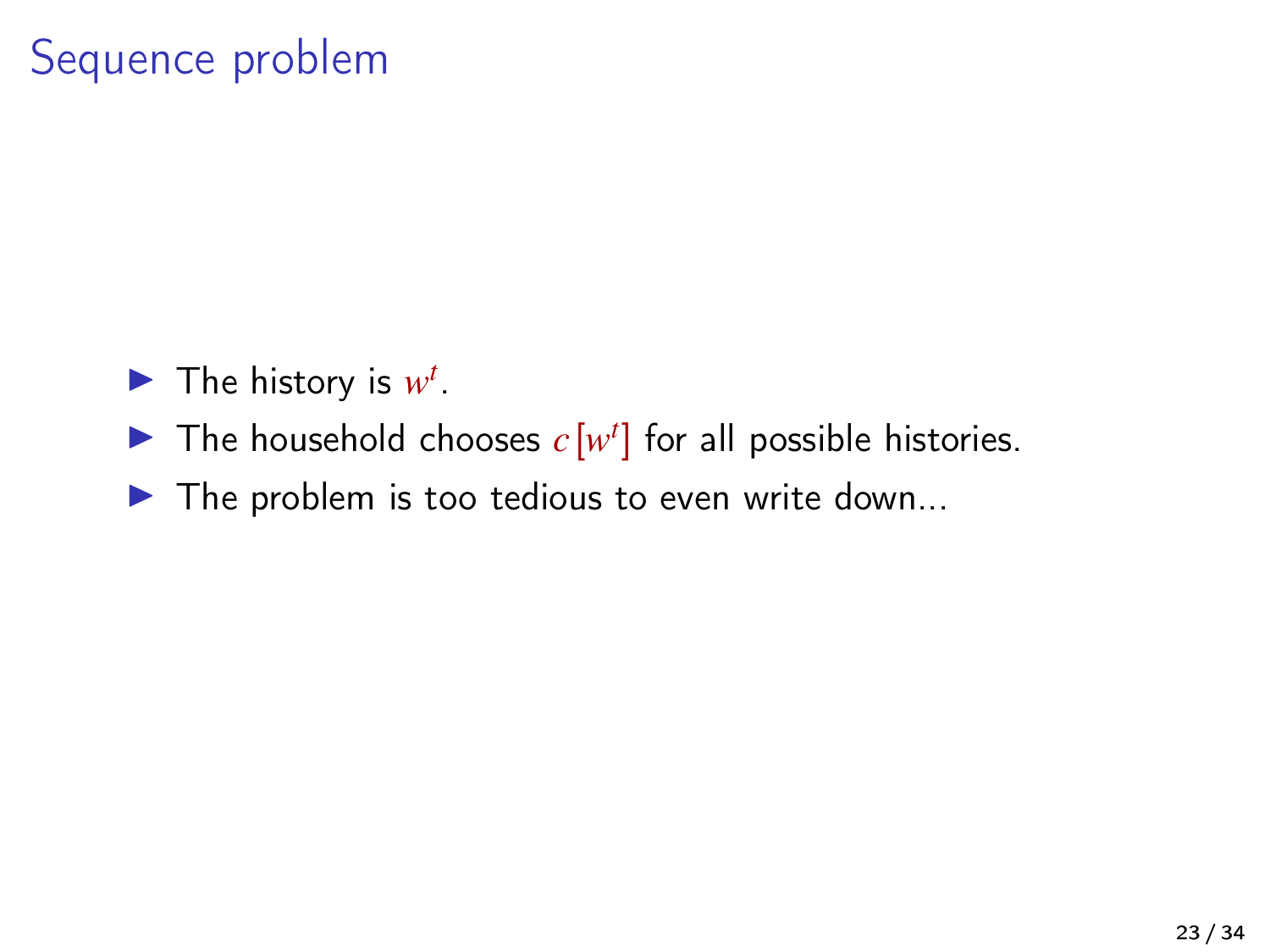#### Recursive formulation

$$
V(a, w) = \max_{a' \in [-b_1, (1+r)a + w]} u([1+r]a + w - a') + \beta EV(a', w') \quad (8)
$$

Mapping into the generic problem:

$$
\blacktriangleright x \to a, z \to w
$$

- $\triangleright$  *G*(*z*, *x*) → [−*b*<sub>1</sub>,(1+*r*)*a*+*w*]
- $\blacktriangleright$  *U*(*x*, *y*, *z*) → *u*([1+*r*]*a*+*w*−*a*<sup>'</sup>)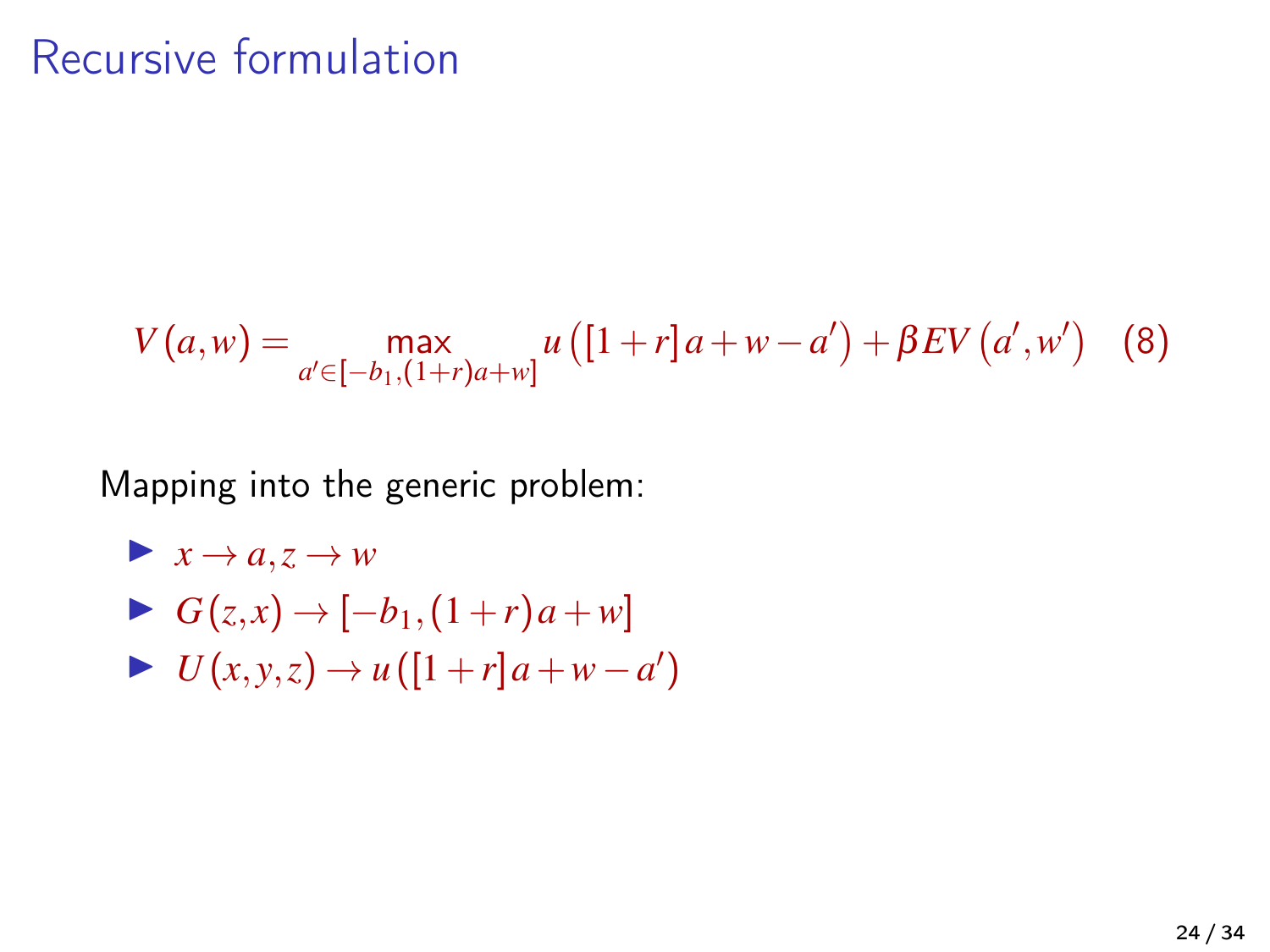#### First-order conditions

Verify A1-A5 ...

Then we can characterize the solution by the FOCs:

$$
u'(c) = \beta E V_a (a', w')
$$
 (9)  

$$
V_a(a, w) = (1+r)u'(c)
$$
 (10)

Euler:

$$
u'(c) = \beta (1+r) E u'(c')
$$
 (11)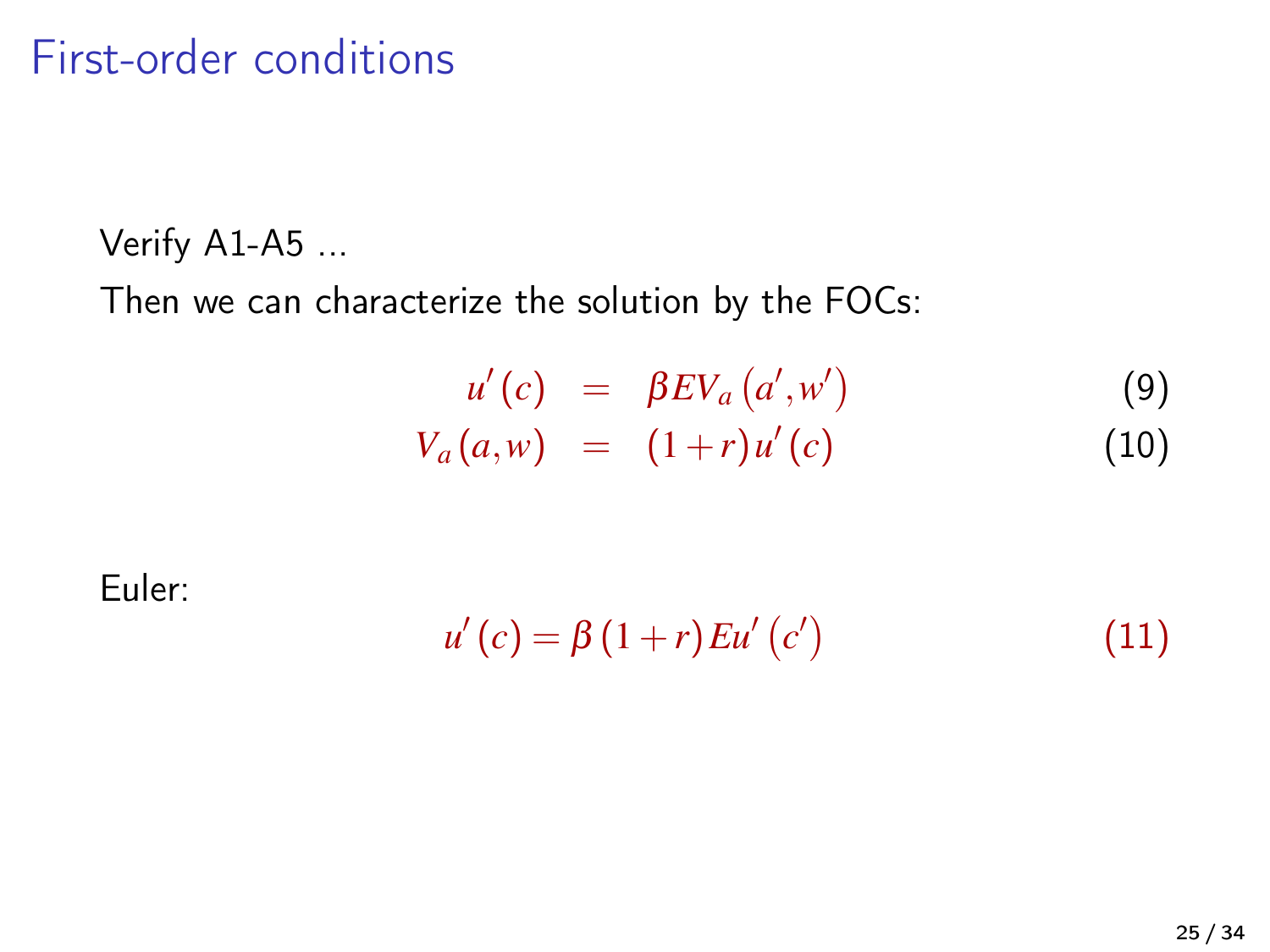- $\triangleright$  *G*(*x*,*z*) = [−*b*<sub>1</sub>,(1+*r*)*a*+*w*] is nonempty − *b*<sub>1</sub> is constructed that way.
- $\blacktriangleright$  For all feasible plans:  $\lim_{t\to\infty} E\left[\sum_{t=0}^{\infty} \beta^t U\left(x\left[z^{t-1}\right], x\left[z^t\right], z(t)\right) | z(0)\right] < \infty.$  $\blacktriangleright$  This is NOT generally satisfied.
	- $\blacktriangleright$   $(1+r) > \beta$  could imply unbounded growth.
	- $\triangleright$  We need a restriction that *r* not too high. Tedious details...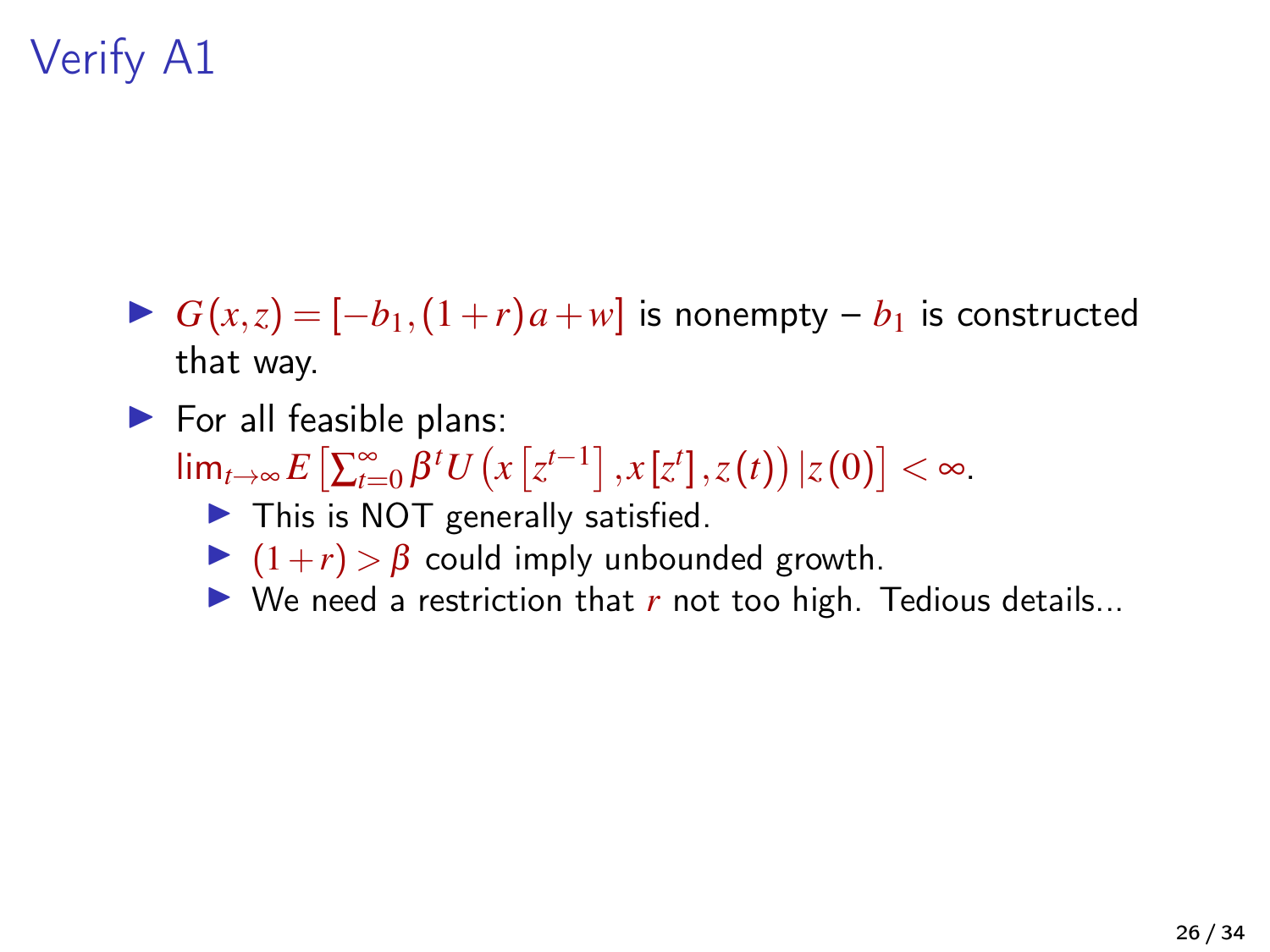- $\blacktriangleright$  *X* is a compact subset of  $\mathbb{R}^K$ 
	- $\blacktriangleright$  Here:  $X = \mathbb{R}_+$  which is obviously not compact.
	- $\triangleright$  We need to argue that bounding  $\alpha$  from above does not bind (when  $1+r < \beta$ ).
- $\triangleright$  *U* is continuous by assumption.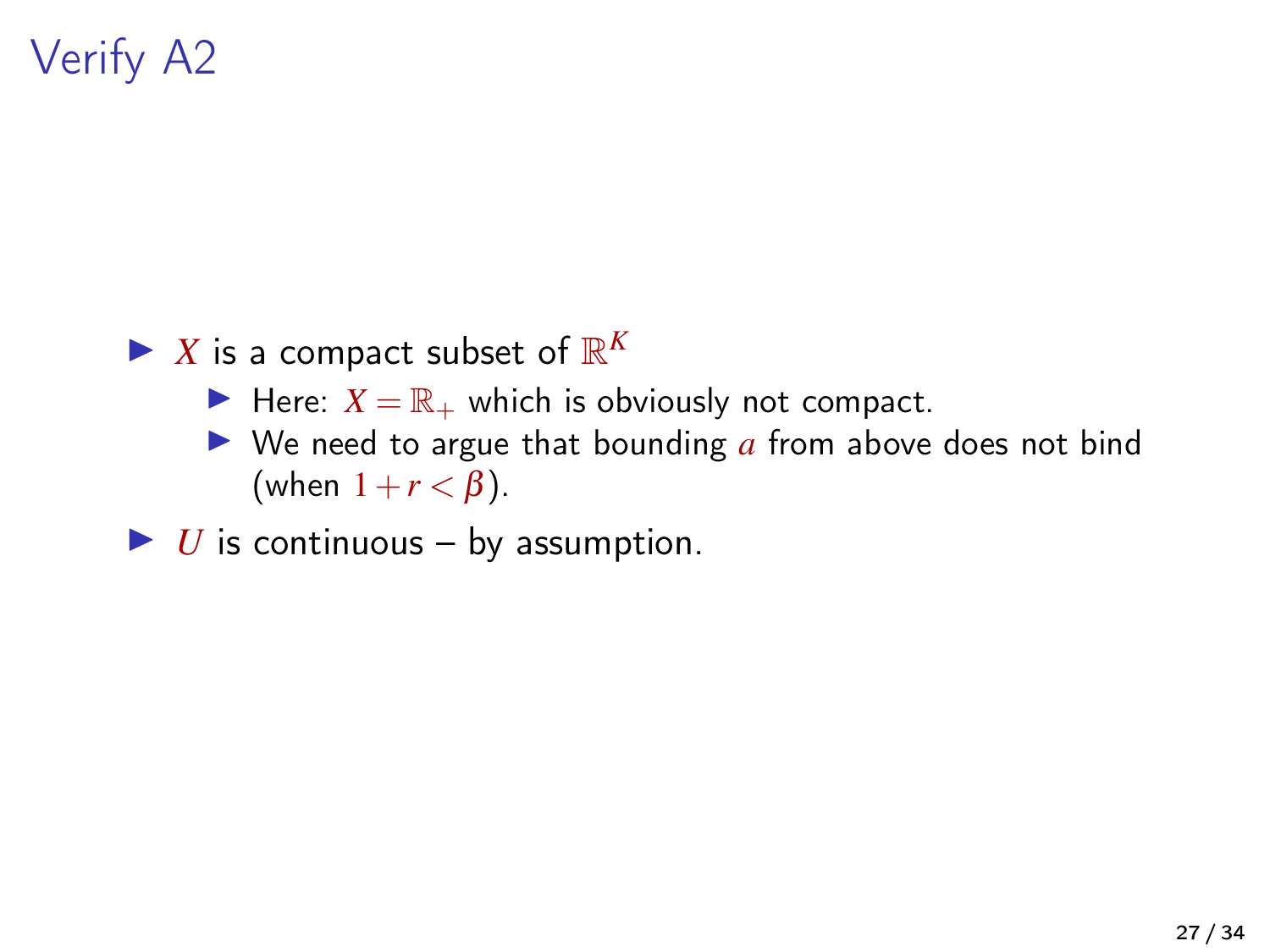$\blacktriangleright$  *U*(*x*, *y*,*z*) is strictly concave in the sense that

 $U(\bar{x}, \bar{y}, z) \ge \alpha U(x, y, z) + (1 - \alpha) U(x', y', z)$ (12)

with strict inequality when  $x \neq x'$ , where  $\bar{x} = \alpha x + (1 - \alpha)x'$ and  $\bar{y} = \alpha y + (1 - \alpha) y'$ .

 $\blacktriangleright$  Here: *U*([1+*r*][α*a*<sub>1</sub> + (1 − α)*a*<sub>2</sub>]+*w* − [α*a*<sup>1</sup><sub>1</sub> + (1 − α)*a*<sup>1</sup><sub>2</sub>]) with  $\partial U/\partial a' < 0$  and  $\partial^2 U/\partial \left(a'\right)^2 < 0.$ 

 $\blacktriangleright$  The set  $G(x, z)$  is convex in the sense that

 $y \in G(x), y' \in G(x') \Longrightarrow \bar{y} \in G(\bar{x})$  (13)

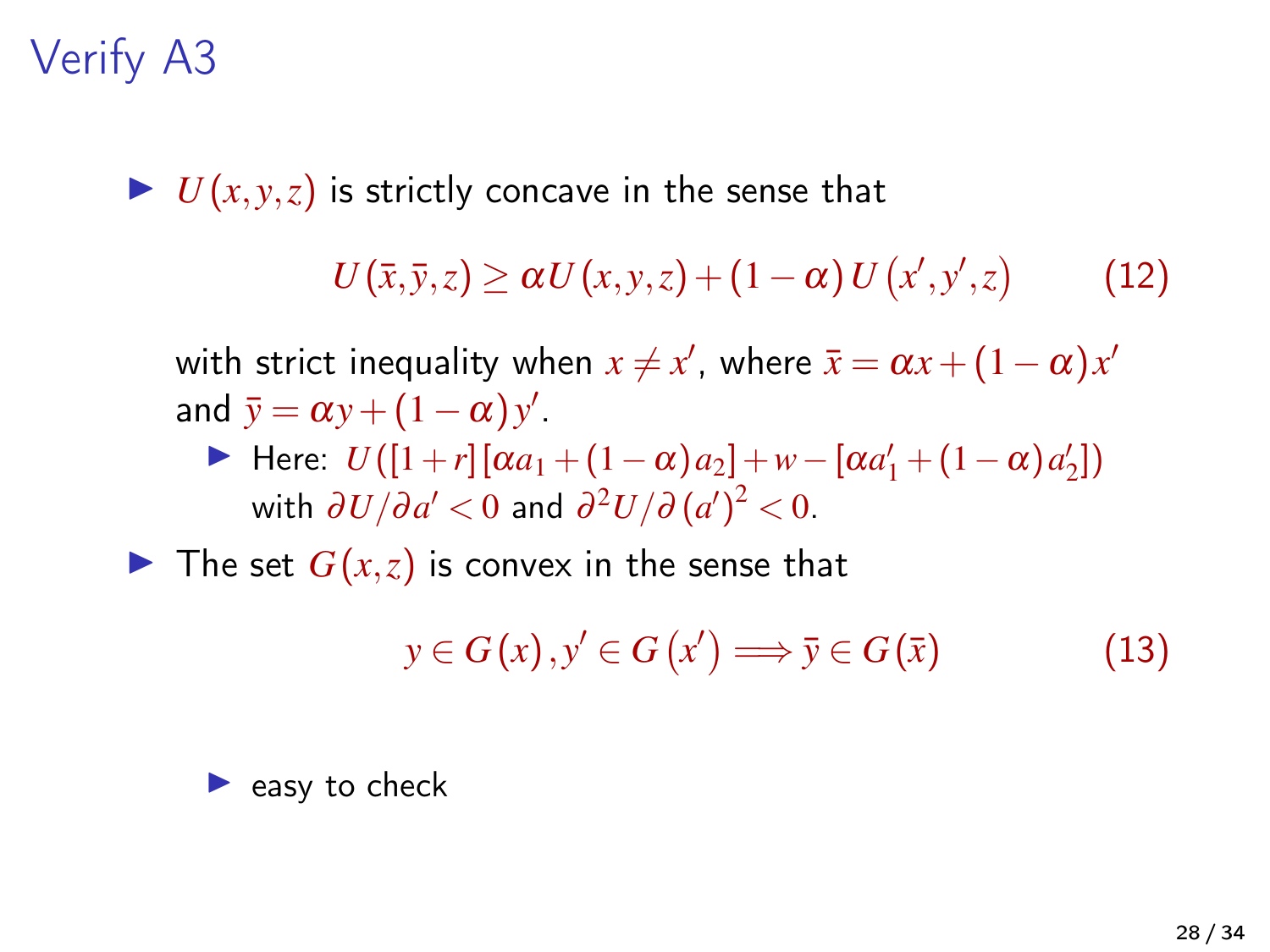- $\blacktriangleright$  *U*(*x*, *y*,*z*) is strictly increasing in all elements of *x*.  $\blacktriangleright$  Here:  $\frac{\partial u}{\partial a} > 0$ .
- ▶ *G* is monotone:  $x \le x'$   $\Longrightarrow$   $G(x,z) \subset G(x',z)$  for all *z*.

Here:  $(1+r)a$  is increasing in *a*.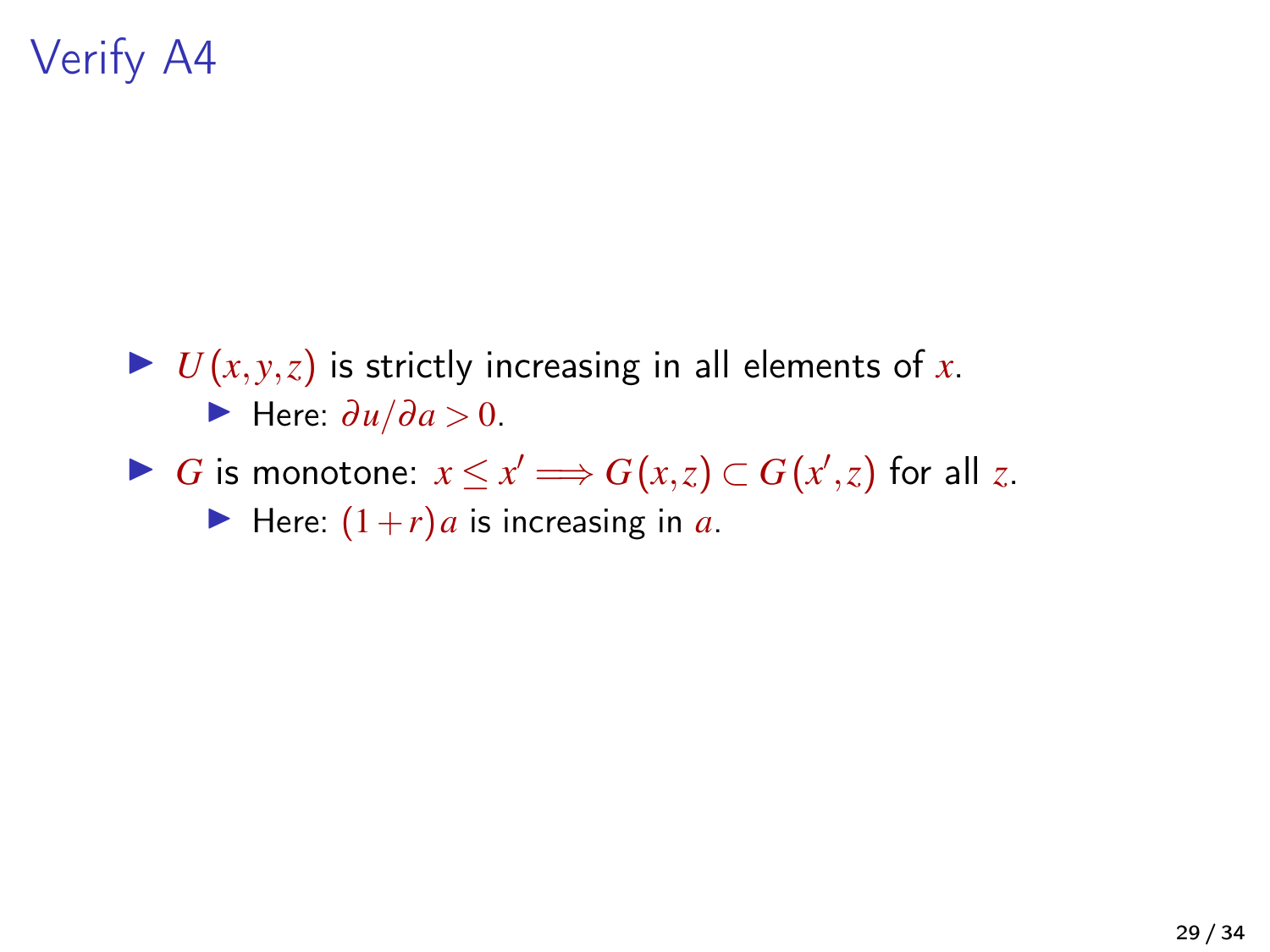#### $\triangleright$  *U* is continuously differentiable in *x*. – by assumption.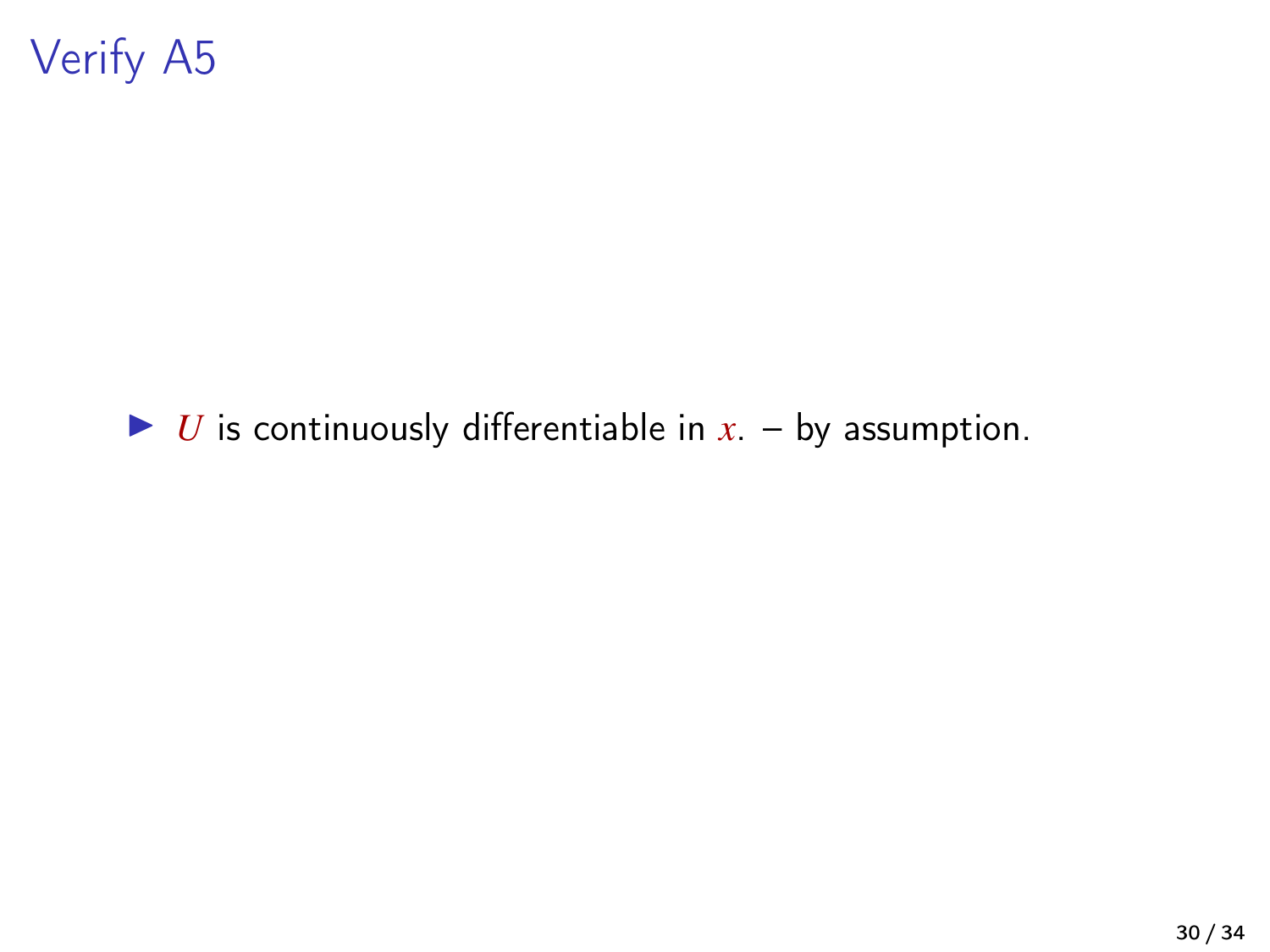#### Quadratic case

\n- Assume 
$$
u(c) = \phi c - 0.5c^2
$$
\n- $u'(c) = \phi - c$
\n- Euler:  $\phi - c = \beta(1+r)E[\phi - c']$
\n
\n(14)

- $\triangleright$  Nothing in the info set at *t* should predict consumption growth [in this example:  $Ec' - c$ ]. Hall 1978.
- $\triangleright$  Strangely, a large literature has tested this prediction, even though it only holds with quadratic utility!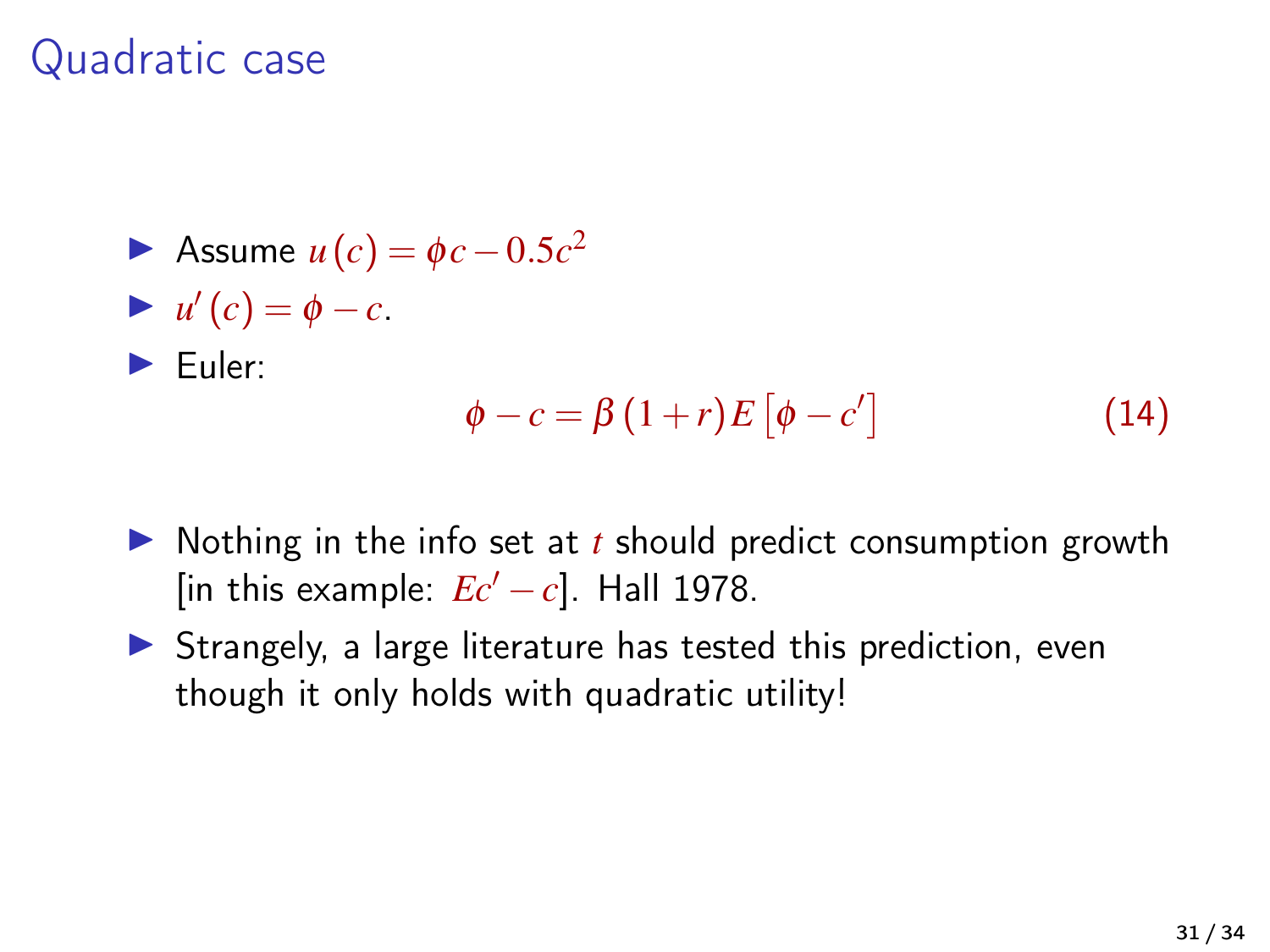#### **Shortcut**

- $\triangleright$  We could have derived the Euler equation naively by treating  $E$ as a constant in the optimization problem.
- The deterministic FOCs turn out to be correct (in many [all?] cases).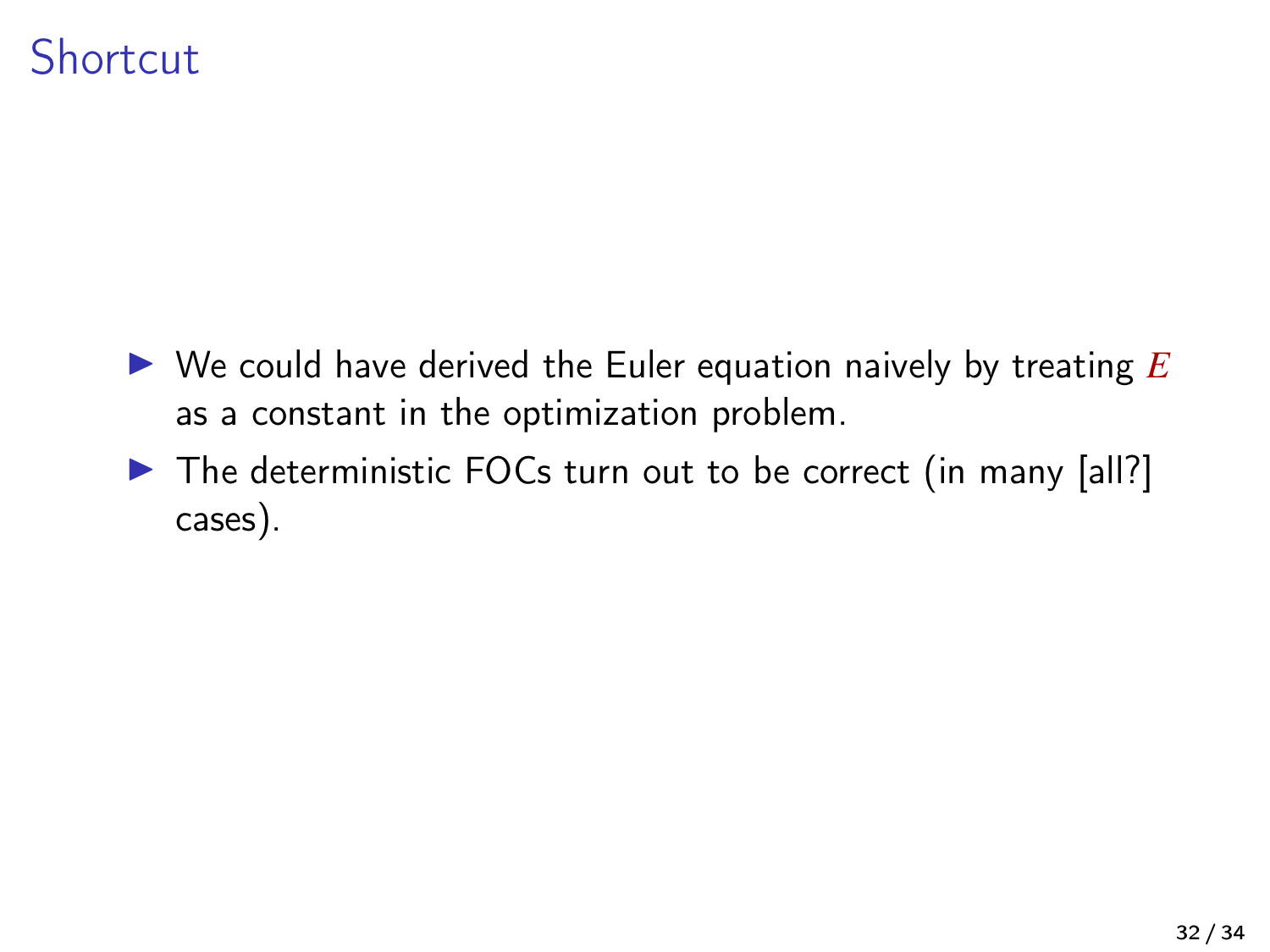### Reading

 $\blacktriangleright$  [Acemoglu \(2009\)](#page-33-0), ch. 16.1-16.2.

 $\blacktriangleright$  [Krusell \(2014\)](#page-33-2), ch. 6.